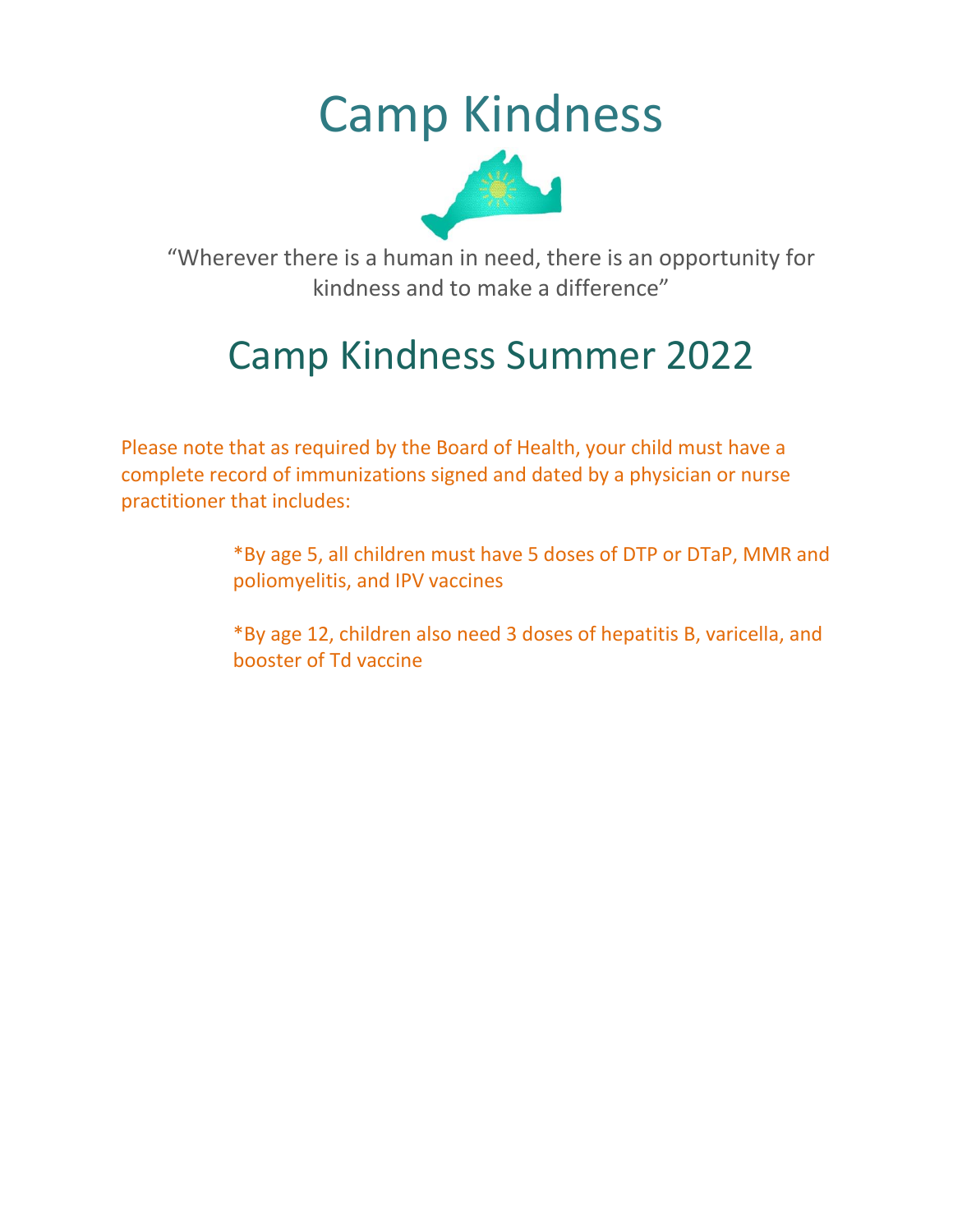Camp Kindness



## "Whenever there is a human in need, there is an opportunity for kindness and to make a difference"

## General Information

#### DAILY DROP-OFF PROCEDURES (8:30AM-9:15AM) Please allow additional time to park & drop off your camper with their camp unit

**\*\*\*\* Please note if health records and payment are not received your child will not be admitted to Camp.**

- 1. Arrive to Y and find a parking spot to the right of the building or in the lot located behind the ice arena. Please drive slowly and be aware of other camp families & facility members in the parking areas.
- 2. On the first day of your camper's session please stop by the check-in table located on the right side of the Y building by the outdoor pavilion. Camp administration will ensure that we have all your camper's information and will guide you to your camper's unit area.
- 3. Please initial your camper's arrival directly with their camp counselor.

#### REGULAR DAY PICK-UP PROCEDURES (3:15PM-4:00PM)

- 1. At pick-up time parents/ guardians / any authorized pick-up adult will be able to enter the Y campus and pick up their child directly from the child's camp unit area.
- 2. Our program day ends promptly at 4:00 p.m. A \$5.00 per minute fee will be incurred if a child is not picked up by 4:00pm. The fee will be automatically charged to your billing method on file.

\*Only authorized persons listed in our camp system and with proper photo ID may pick up your child\*

#### **DISPENSING MEDICATION**

ALL medication must be turned into the Camp Director or leadership staff. A parent/caregiver must fill out the Consent to Give Medication form in advance. Medication must be in its original container bearing the pharmacy label which shows the date of filling; the name of the pharmacy, patient, doctor and medication; directions for use and cautionary statements, if any, and medication quantity. Over the counter medication must be accompanied by a doctor's note which shall include directions for use. All medications, with the exception of epi-pens and inhalers, will be kept in the camp office and administered by a director at the required time of dosage.

#### **SICK / ABSENT CAMPERS**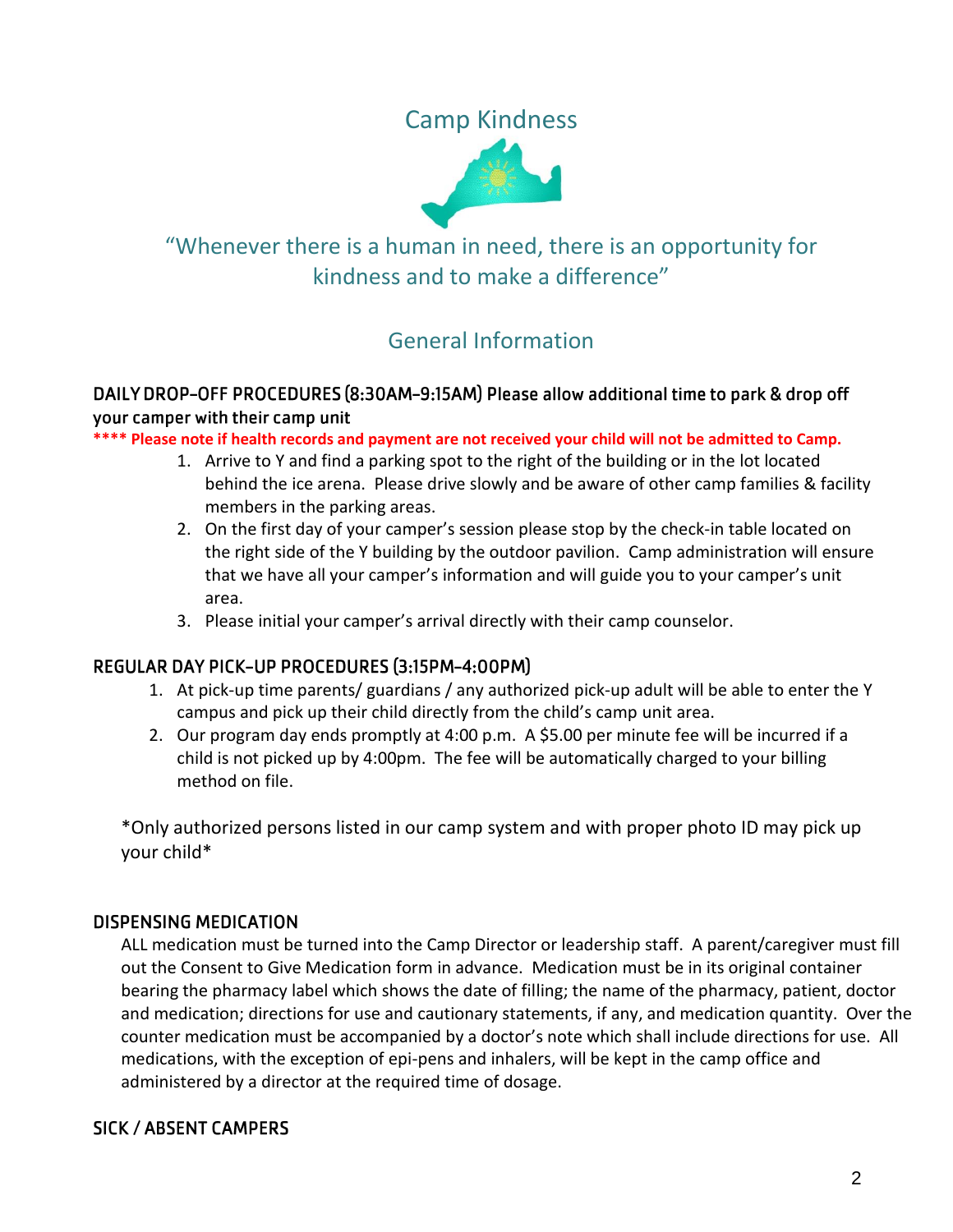If your child is sick or absent from camp, we ask that you call the Member Service Desk (508) 696-7171 ext 0, before 9:00AM to let a director know.

WHAT TO BRING, PLEASE PUT CHILD'S NAME ON ALL ITEMS THEY BRING TO CAMP: (use me as a checklist!)

- o Backpack
- o Hat
- o Bathing suit
- o Towel
- $\circ$  Snacks (2 x daily)
- o Bagged lunch and drink (to help ensure lunches stay cool, ice packs/frozen water bottles are always a good idea!)
- o Sunscreen
- o Bug spray
- o Water Bottle
- o 2 clean and labeled cloth face masks or coverings
- o Change of clothes including socks and underpants
- o Appropriate clothing (no open-toed shoes; rain jacket if necessary; hat, long sleeve shirts and long pants for protection from the sun.)

#### **WHAT NOT TO BRING: Leave at home!**

- Electronics (Cell phones, IPods, Nintendo DS/PSP)
- Toys, especially those soft and difficult to clean
- Money
- Trading cards (Pokémon etc.)
- Valuable items
- Jewelry
- Heelys
- Weapons of any kind real or fake

#### **OUR COMMITMENT TO CHILDREN'S SAFETY**

The Y of Martha's Vineyard takes responsibility for the care and protection of every child very seriously. It is a top priority of ours to assure that all children's experiences with us is not only fun, but also safe. In our camp, the following steps are in place to ensure a safe summer: (1) our staff are carefully screened and trained, (2) our policies are designed to protect children, (3) parents are partners at the YMCA, (4) we emphasize the positive.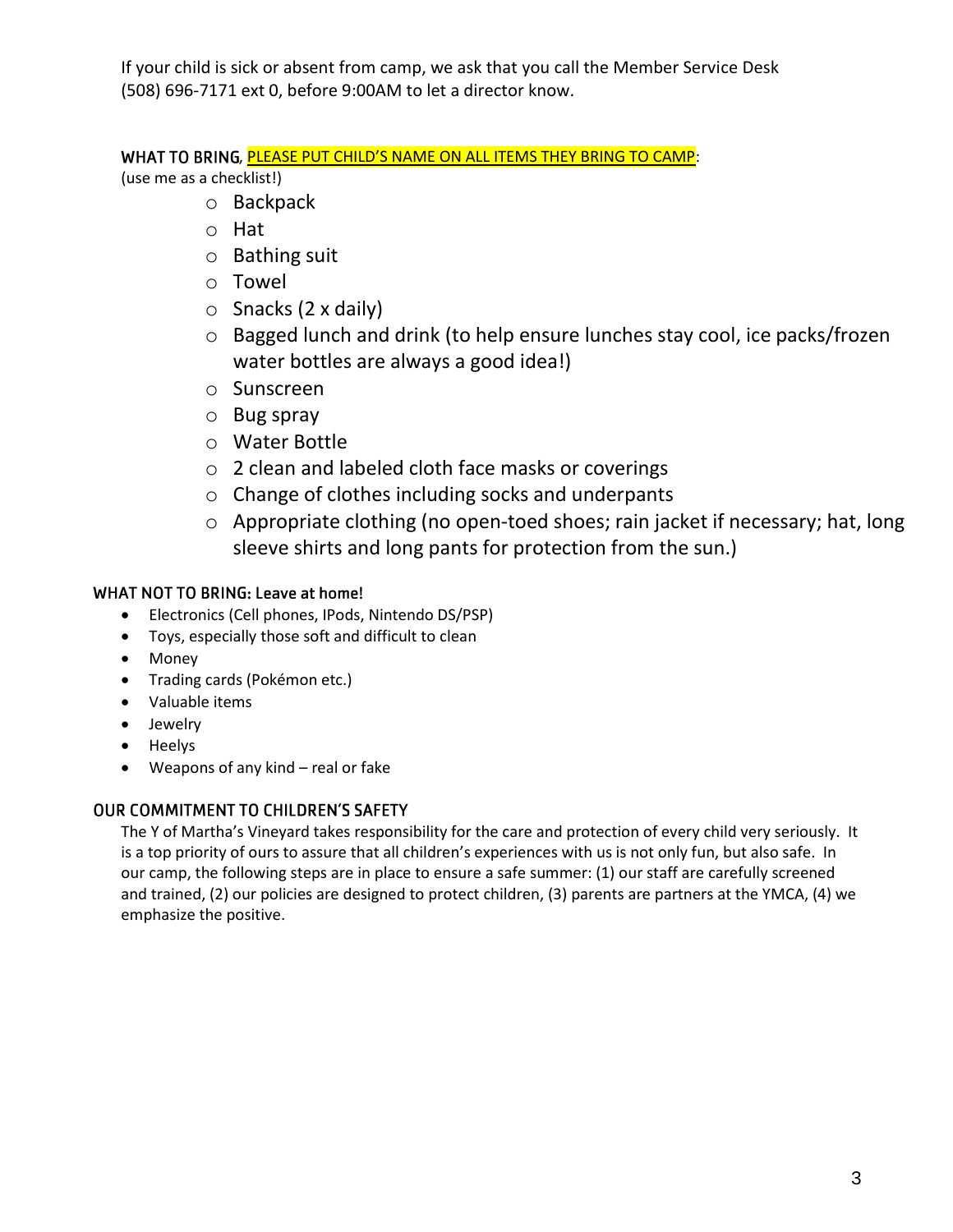#### The Y of Martha's Vineyard Camp Kindness

### PARENT/GAURDIAN CONSENT FORM

Parent/guardian signature on your camper(s) registration form is acknowledgment that you have read the Family Handbook and agree to the policies and procedures outlined below. Signature of parent/guardian is required for your child to enter camp.

#### **Medical Consent**

As the parent/guardian, I hereby give consent to the Y of Martha's Vineyard Summer Program to provide emergency medical treatment for the above named child in the event that I cannot be reached. This care may be given under whatever conditions are necessary to preserve the life, limb, or well-being of the child.

Recognizing that the Y will do its best to ensure a safe experience, I understand that certain dangers or accidents may occur. I hereby release the Y of Martha's Vineyard from any and all responsibility and liability of any nature, including claims of injury, illness, death, loss or damage, resulting from my child's participation in any program activities.

**Participation Agreement** *(Please go over these items with your child):*

- 1. Participant agrees to abide by rules and regulations set by the program for the health, safety, and welfare of the participants.
- 2. All medications will be brought directly to the site staff in accordance with the Plan for Administration of Medication and will be accompanied by a medical consent form.
- 3. The Y is not responsible for lost, damaged, or stolen personal belongings.
- 4. Continued inappropriate behavior, including but not limited to threatening, bullying, not following directions, teasing, sexual harassment/intimidation, fights, or improper behavior in vehicles, may result in immediate dismissal from the program with no refund.
- 5. Children will not be accepted at the camp if they are ill. This includes, but is not limited to fever of 100°F or higher, stomach virus, or any contagious symptoms; rashes, sore throat, vomiting, etc. Should the child become ill during the day, the parent or designated emergency contact person(s) will be notified to pick up the child.
- 7. Campers will be dropped off and picked up at the designated times. If extended care is needed, registration is required so that adequate staff can be provided. If the child is not enrolled in extended care, late pick-up penalties will apply.
- 8. The Y of Martha's Vineyard Camp Terra Mare Summer Program has the right to refuse a child to camp if all required documentation has not been provided (i.e., immunization record, signed medical form, signed Parent/Guardian Consent form).

By Registering Your Camper(s), You Agree That:

- $\sqrt{ }$  I have read and understand the parent/guardian consent, general information, & Family Handbook.
- $\sqrt{ }$  I authorize my child to participate in routine transportation, field trips, special activities away from the facility, and water-related activities occurring in water that is more than two (2) feet deep.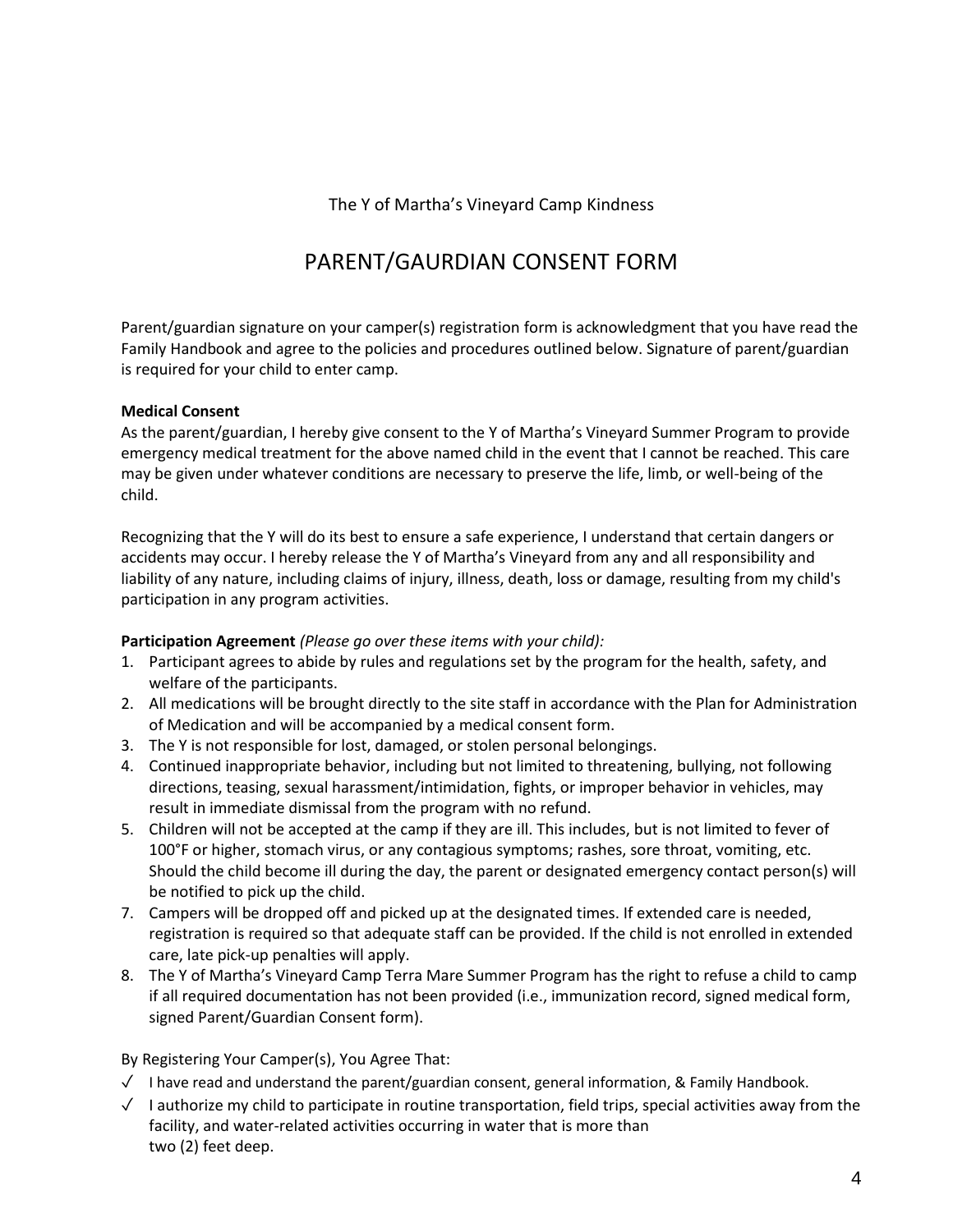## Behavior Management Guidelines

It is the YMCA's goal to provide a healthy, safe, and secure environment for all day camp participants. Children who attend the program are expected to follow the behavior guidelines based on the four core values and to interact appropriately in a group setting.

Behavior Guidelines:

- We will **care** for ourselves and for those around us.
- **Honesty** will be the basis for all relationships and interactions.
- People are **responsible** for their actions.
- We **respect** each other and the environment.
- When a camper does not follow the behavior guidelines, we will take the following steps:
- 1. Staff will redirect the camper to more appropriate behavior.
- 2. The camper will be reminded of the behavior guidelines and day camp rules, and a discussion will take place.
- 3. If the behavior persists, a parent will be notified of the problem.
- 4. The staff will document the situation. This written documentation will include what the behavior problem is, what provoked the problem, and the corrective action taken.
- 5. Staff will schedule a conference with the parent so they can determine the appropriate action to take.
- 6. Staff will schedule a progress check or a follow-up conference.
- 7. If the problem still persists, staff will schedule a conference that includes the parent, camper, staff, and program director. The program director will have all documentation and the notes from the previous conferences for review. If subsequent conferences must be scheduled, a counselor may also be present.
- 8. If a child's behavior at any time threatens the immediate safety of that child, other children or staff, the parent may be notified and expected to pick up the child immediately.
- 9. If a problem persists and a child continues to disrupt the day camp program, the YMCA reserves the right to suspend the child from the program. Expulsion from the program will be considered in extreme situations.

The following behaviors are not acceptable and may result in the immediate suspension of a camper for the remainder of the current day and the next day:

- Endangering the health and safety of children and/or staff, members, and volunteers
- Stealing or damaging YMCA or personal property
- Leaving the day camp program without permission
- Continuing to disrupt the program
- Refusing to follow the behavior guidelines or day camp rules
- Using profanity, vulgarity, or obscenity frequently
- Acting in a lewd manner

If any of these behaviors persists, staff may suspend the camper a second time before expulsion. Immediate expulsion may occur if a camper is in possession of and/or using tobacco, alcohol, illegal drugs, firecrackers, firearms, or explosives.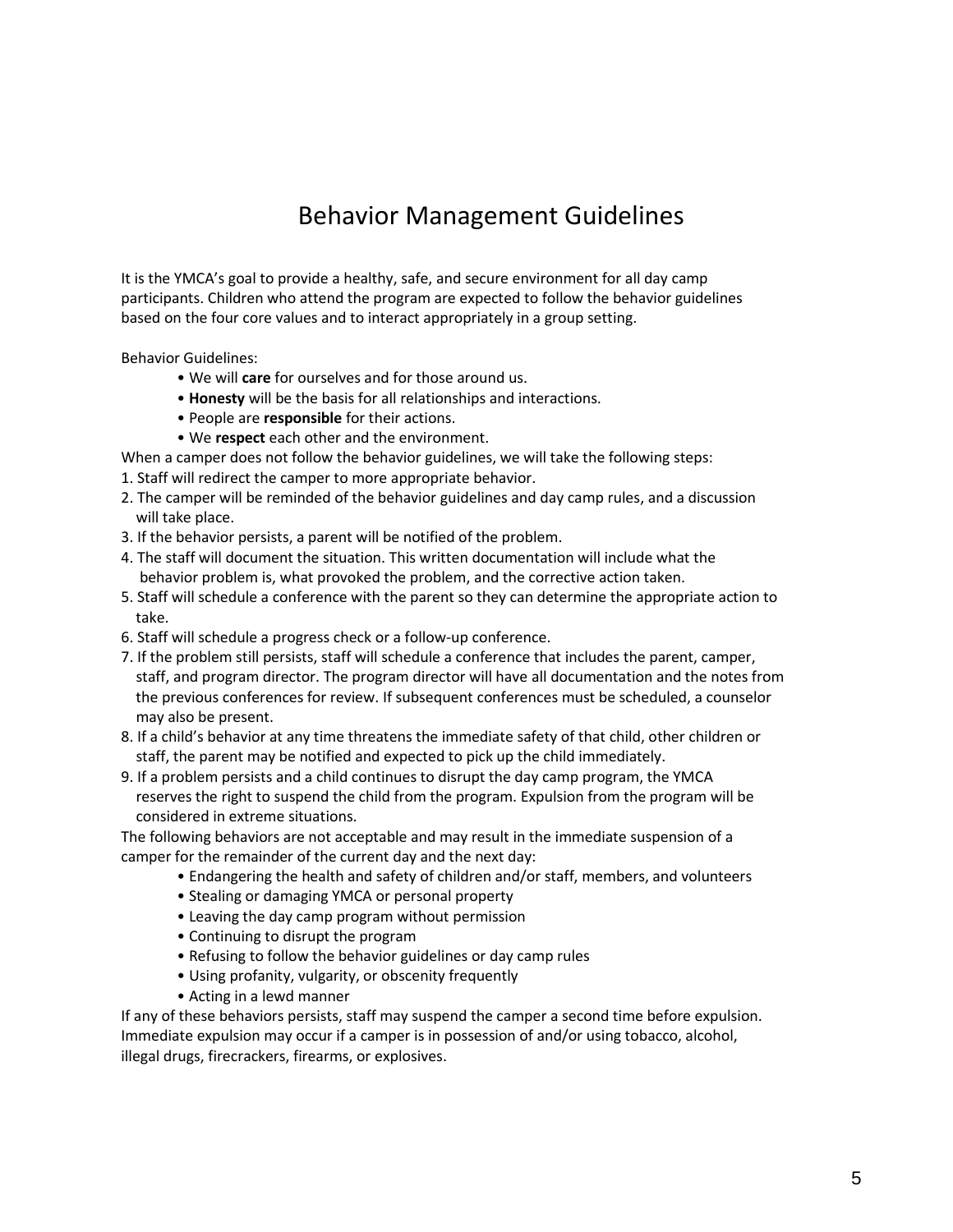## Authorization to Administer Medication to a Camper

(IF APPLICABLE, To be completed by parent/guardian)

| Food/Drug Allergies:                                                                                                                                         |  |  |
|--------------------------------------------------------------------------------------------------------------------------------------------------------------|--|--|
|                                                                                                                                                              |  |  |
| Diagnosis (at parent's discretion):<br><u> 1989 - Johann Stoff, deutscher Stoff, der Stoff, der Stoff, der Stoff, der Stoff, der Stoff, der Stoff, der S</u> |  |  |
|                                                                                                                                                              |  |  |
|                                                                                                                                                              |  |  |
| Emergency contact name: __________________________number: ______________________                                                                             |  |  |
|                                                                                                                                                              |  |  |
|                                                                                                                                                              |  |  |
|                                                                                                                                                              |  |  |
|                                                                                                                                                              |  |  |
|                                                                                                                                                              |  |  |
| Quantity Received: _____________________                                                                                                                     |  |  |
| Expiration date of Medications Received: __________                                                                                                          |  |  |
| <b>Special Storage Requirements:</b>                                                                                                                         |  |  |
| Specific Directions (e.g., on empty stomach/with water):                                                                                                     |  |  |
| <b>Specific Precautions:</b>                                                                                                                                 |  |  |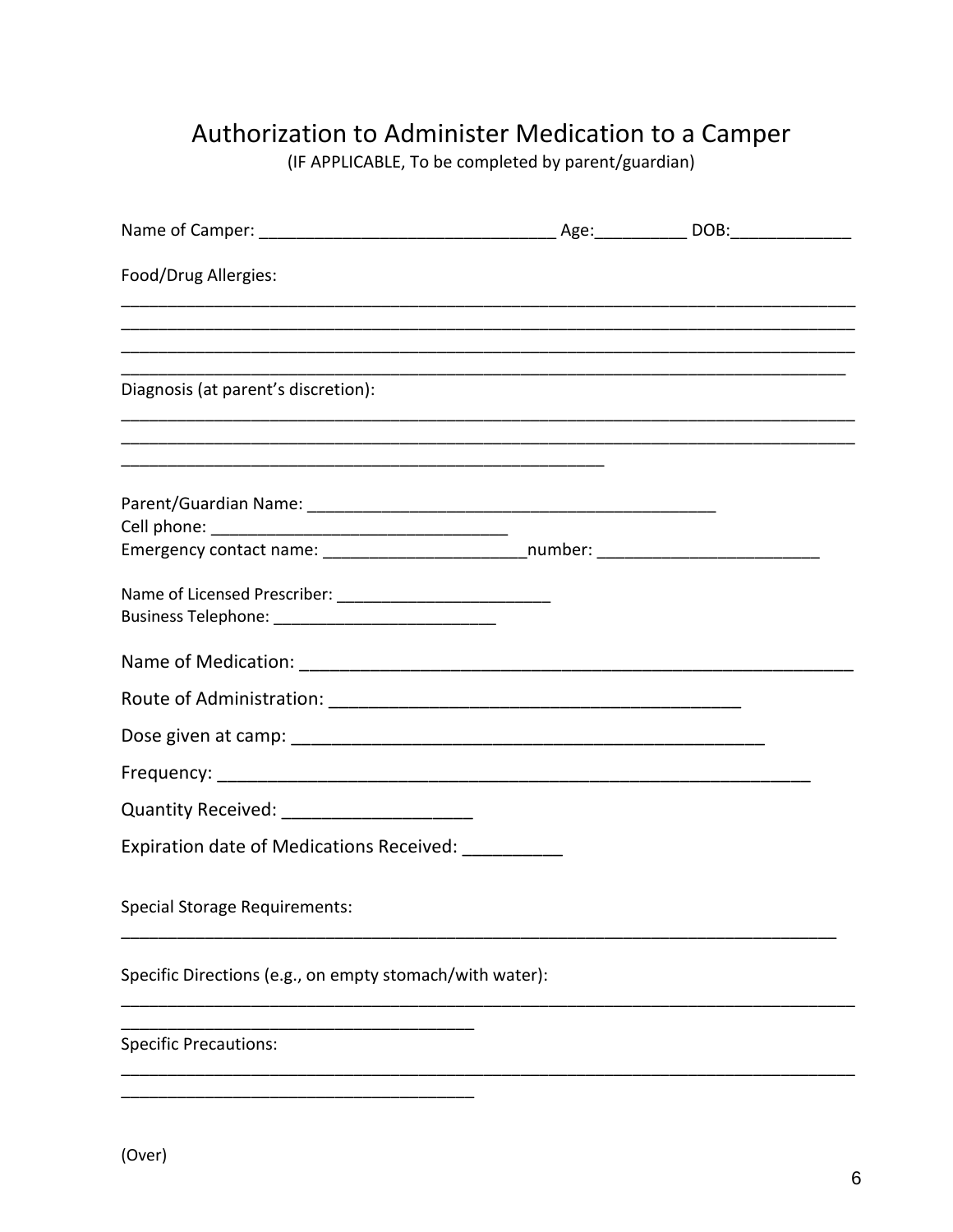I hereby authorize the YMCA of Martha's Vineyard to administer, to my child, the medication(s) above, in

accordance with 105 CMR 430.160.

#### 105 CMR 430.160(A)

Medication prescribed for campers shall be kept in original containers bearing the pharmacy label, which shows the date of filling, the pharmacy name and address, the filling pharmacist's initials, the serial number of the prescription, the name of the patient, the name of the prescribing practitioner, the name of the prescribed medication, directions for use and cautionary statements, if any, contained in such prescription or required by law, and if tablets or capsules, the number in the container. All over the counter medications for campers shall be kept in the original containers containing the original label, which shall include the directions for use.

#### 105 CMR 430.160(C)

Medication shall only be administered by the health supervisor\* or by a licensed health care professional authorized to administer prescription medications. The health care consultant shall acknowledge in writing the list of medications administered at the camp. If the health supervisor is not a licensed health care professional authorized to administer prescription medications, the administration of medications shall be under the professional oversight of the health care consultant. Medication prescribed for campers brought from home shall only be administered if it is from the original container, and there is written permission from the parent/guardian.

#### 105 CMR 430.160(D)

When no longer needed, medications shall be returned to a parent or guardian whenever possible. If the medication cannot be returned, it shall be destroyed.

\*Health Supervisor – A person who is at least 18 years of age, specially trained and certified in at least current American Red Cross First Aid (or its equivalent) and CPR, has been trained in the administration of medications and is under the professional oversight of a licensed health care professional authorized to administer prescription medications.

| Parent/Guardian Signature: | Date: |  |
|----------------------------|-------|--|
|                            |       |  |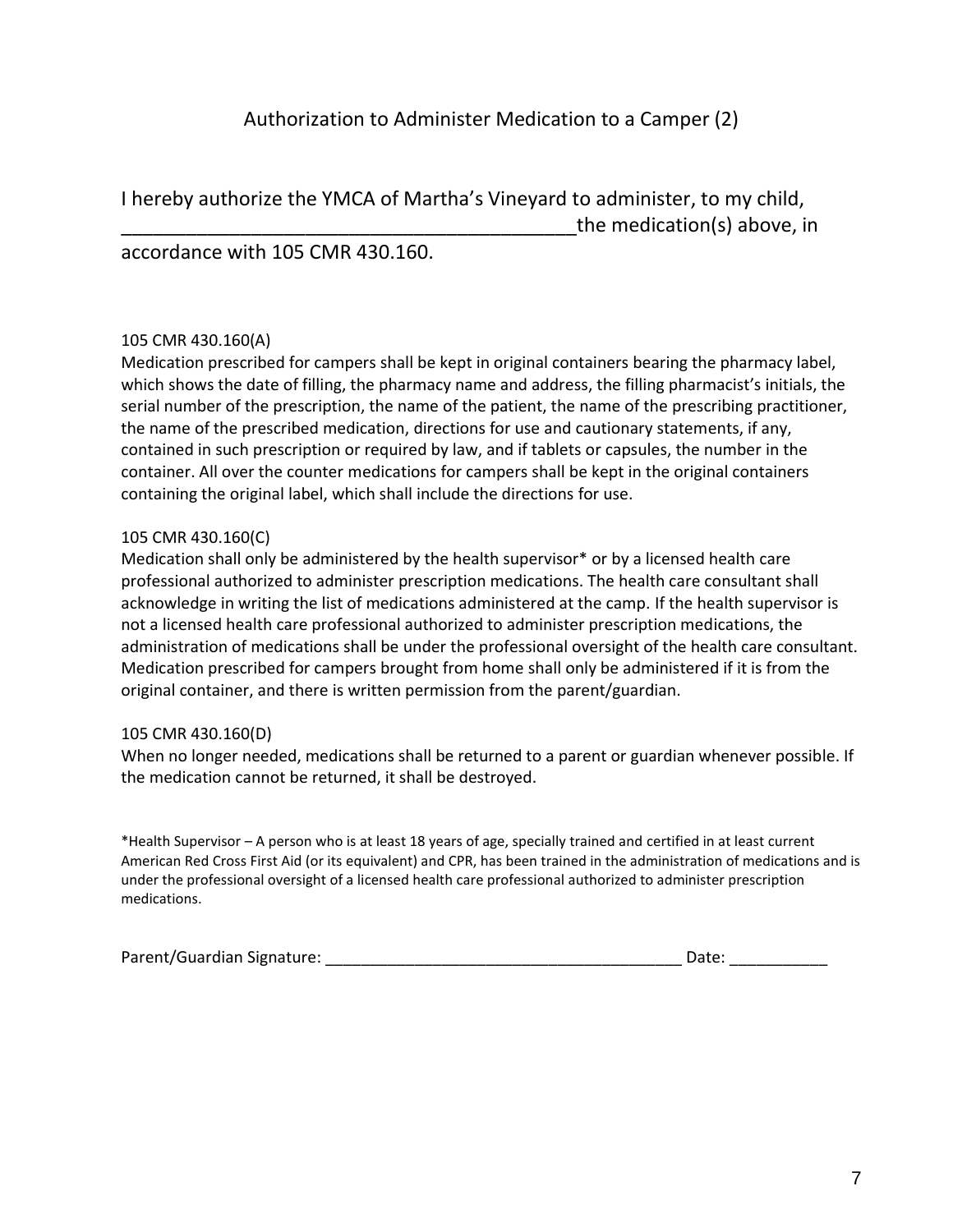## **YMCA Summer Camp 2022**

## **FAMILY HANDBOOK**

**YMCA of Martha's Vineyard 111R Edgartown Vineyard Haven Rd. Vineyard Haven, MA 02568 (508) 696-7171**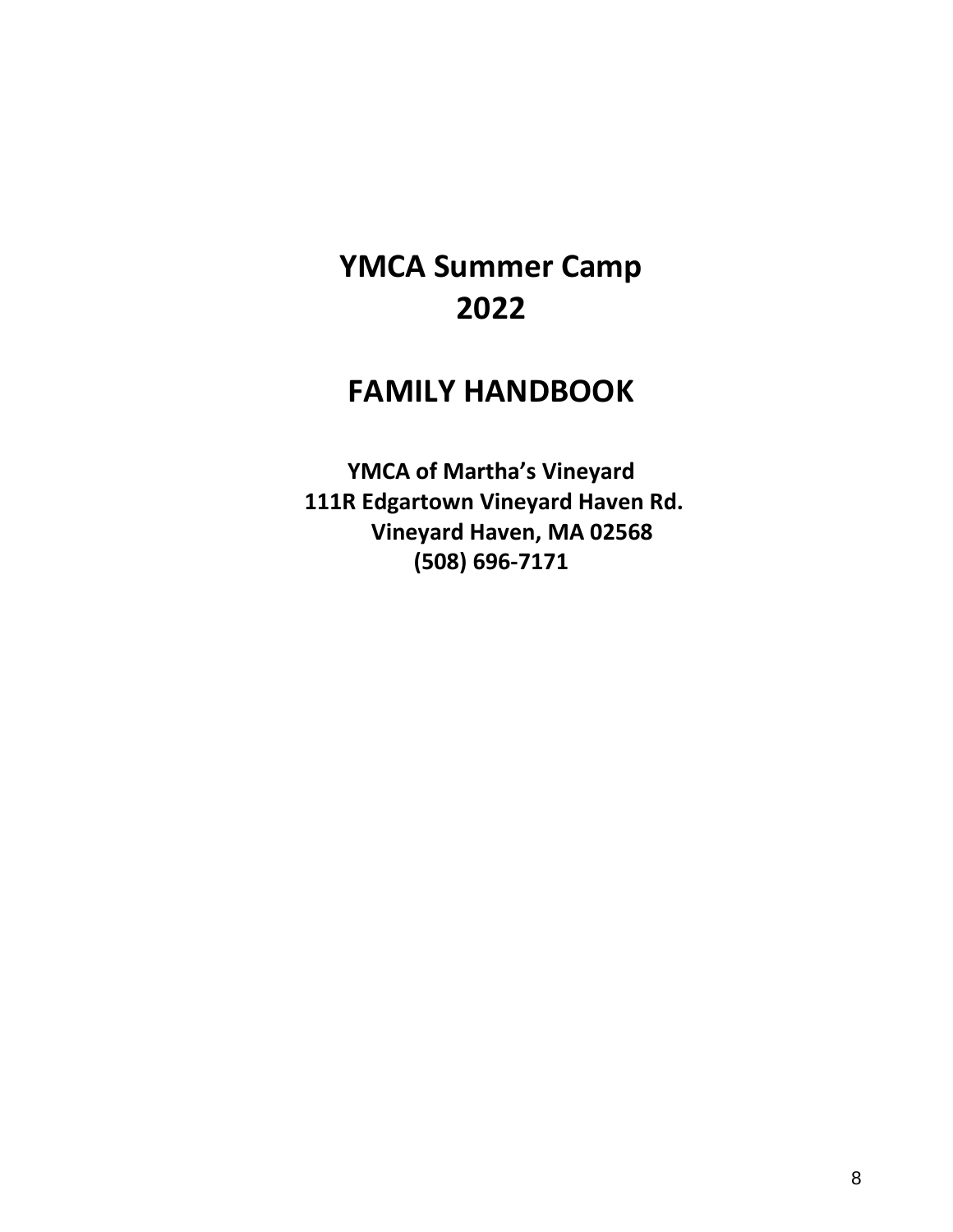#### **Table of Contents**

| Procedure for Documentation of First Aid and Informing Parents when First Aid is |  |
|----------------------------------------------------------------------------------|--|
|                                                                                  |  |
|                                                                                  |  |
|                                                                                  |  |
|                                                                                  |  |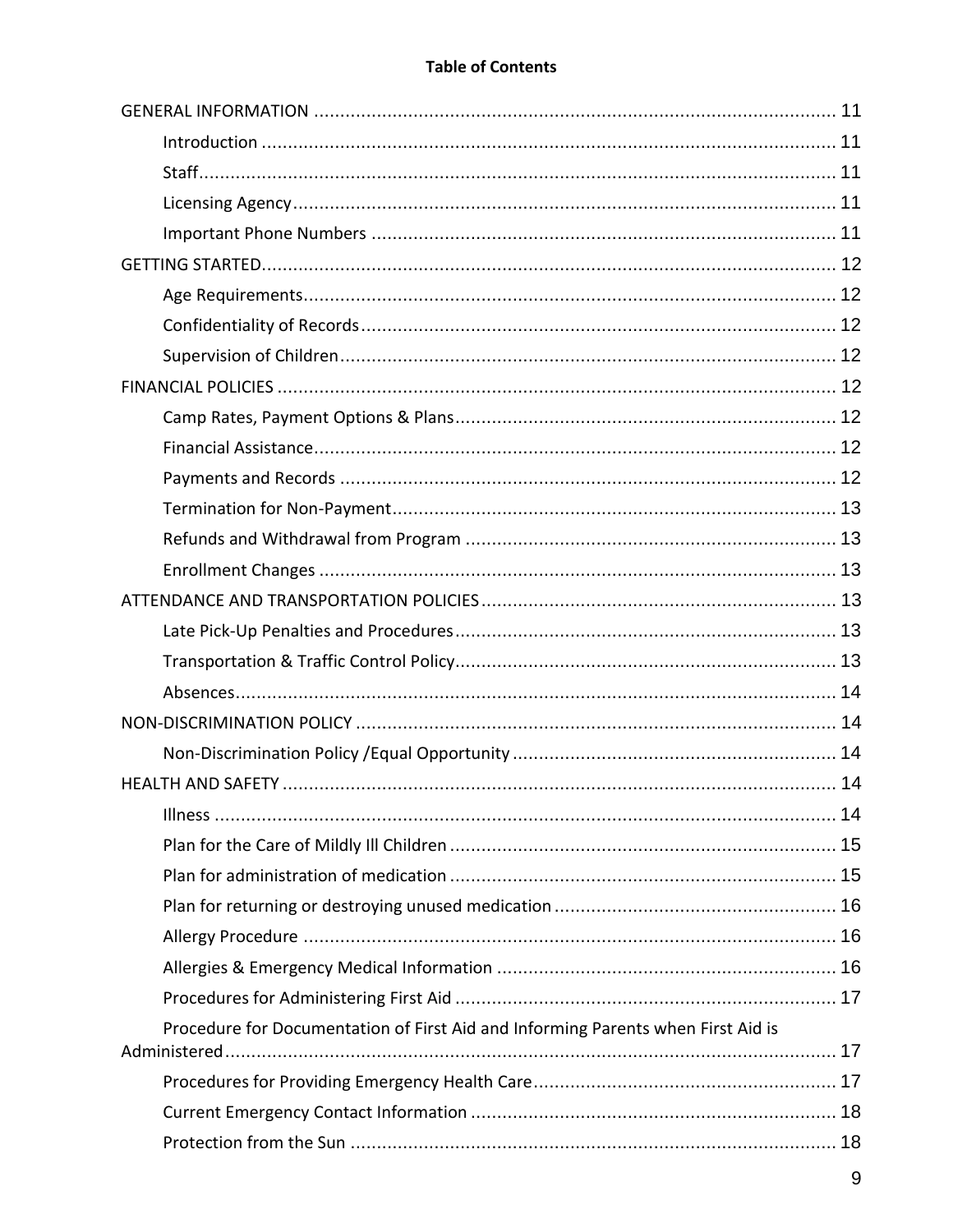| PROCEDURE FOR IDENTIFYING AND REPORTING SUSPECTED CHILD ABUSE OR NEGLECT  22 |  |
|------------------------------------------------------------------------------|--|
|                                                                              |  |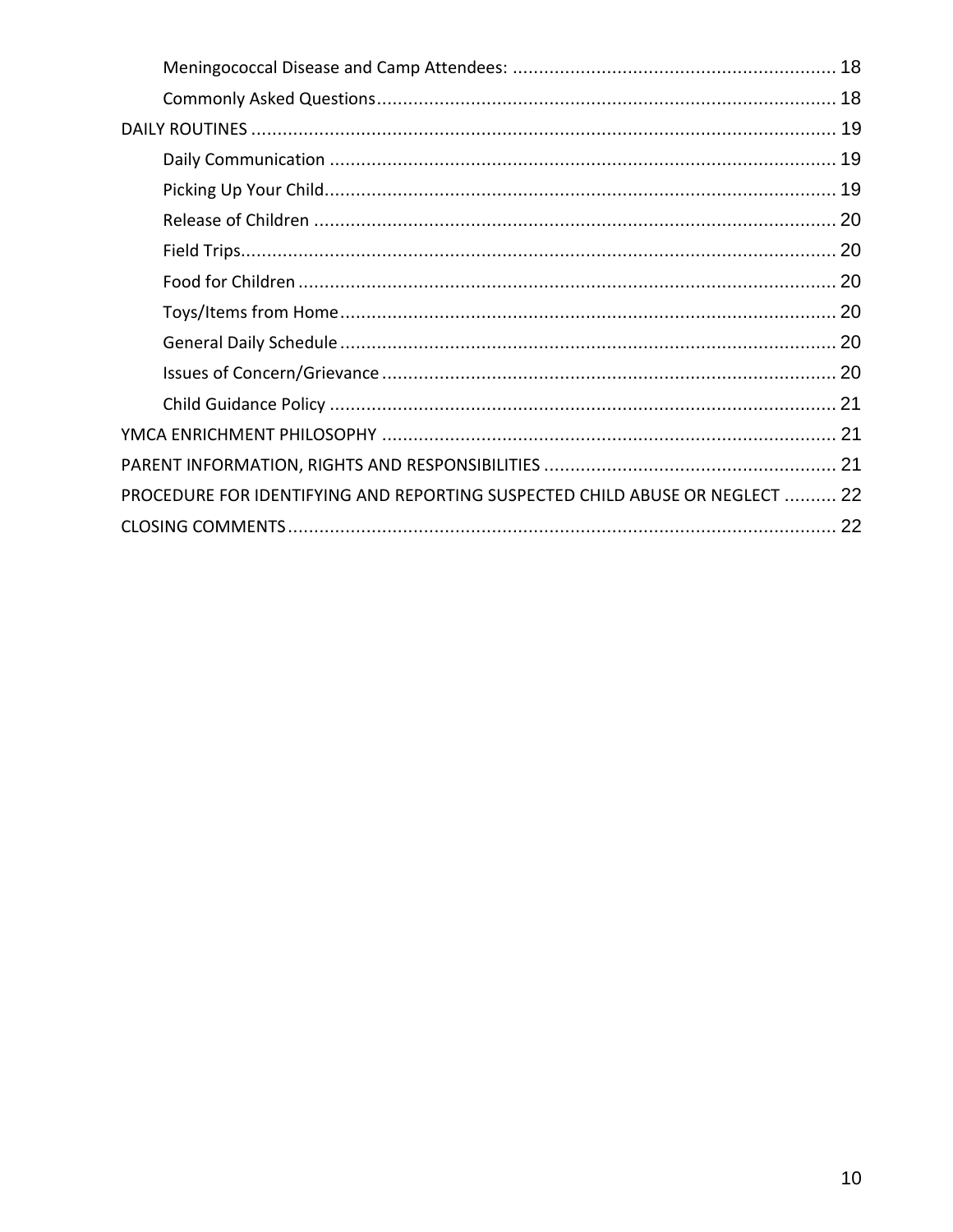#### <span id="page-10-0"></span>**GENERAL INFORMATION**

#### <span id="page-10-1"></span>**Introduction**

At the YMCA of Martha's Vineyard, we believe camp is about having fun & developing skills, while offering opportunities that allow children to grow to their fullest potential. The YMCA of Martha's Vineyard strives to provide a quality program that is affordable, safe, and accessible to the greatest number of families in an effort to strengthen them, as well as our community. At the YMCA of Martha's Vineyard, children are provided with multiple opportunities to learn new skills, develop confidence and character, and to make lifelong friends. Our commitment to the YMCA core values of caring, honesty, respect and responsibility are clearly evident to campers and staff members as they experience camp together. At camp, your child will explore the island of Martha's Vineyard through field trips, camp crafts, nature activities, swimming, and more.

#### <span id="page-10-2"></span>**Staff**

We believe that the success of our program lies in the quality of our staff. Each member of our staff is carefully selected based on his or her experiences, education, character, talents and interpersonal skills. Our purpose is to provide an enriching experience in a safe and structured, developmentally appropriate program - one that will provide a positive and enriching long-lasting memory for your child. Our counselors and program specialists are chosen based on their maturity and proven ability to be positive role models for your child. All staff undergoes Massachusetts background checks (CORI and SORI). Our camp allows you the sense of security that comes with knowing that your child is spending their summer days under the watchful and nurturing eyes of our dedicated camp staff.

Parents have the right to request a review of all background checks as well as the health care and discipline policies. Any grievances regarding Y policies may be filed with the Camp Director.

#### <span id="page-10-3"></span>Licensing Agency

The Y of Martha's Vineyard Summer Camp is licensed by the Massachusetts Department of Public Health and is mandated to uphold all the rules and regulations pertaining to licensing by the local Board of Health.

#### <span id="page-10-4"></span>Important Phone Numbers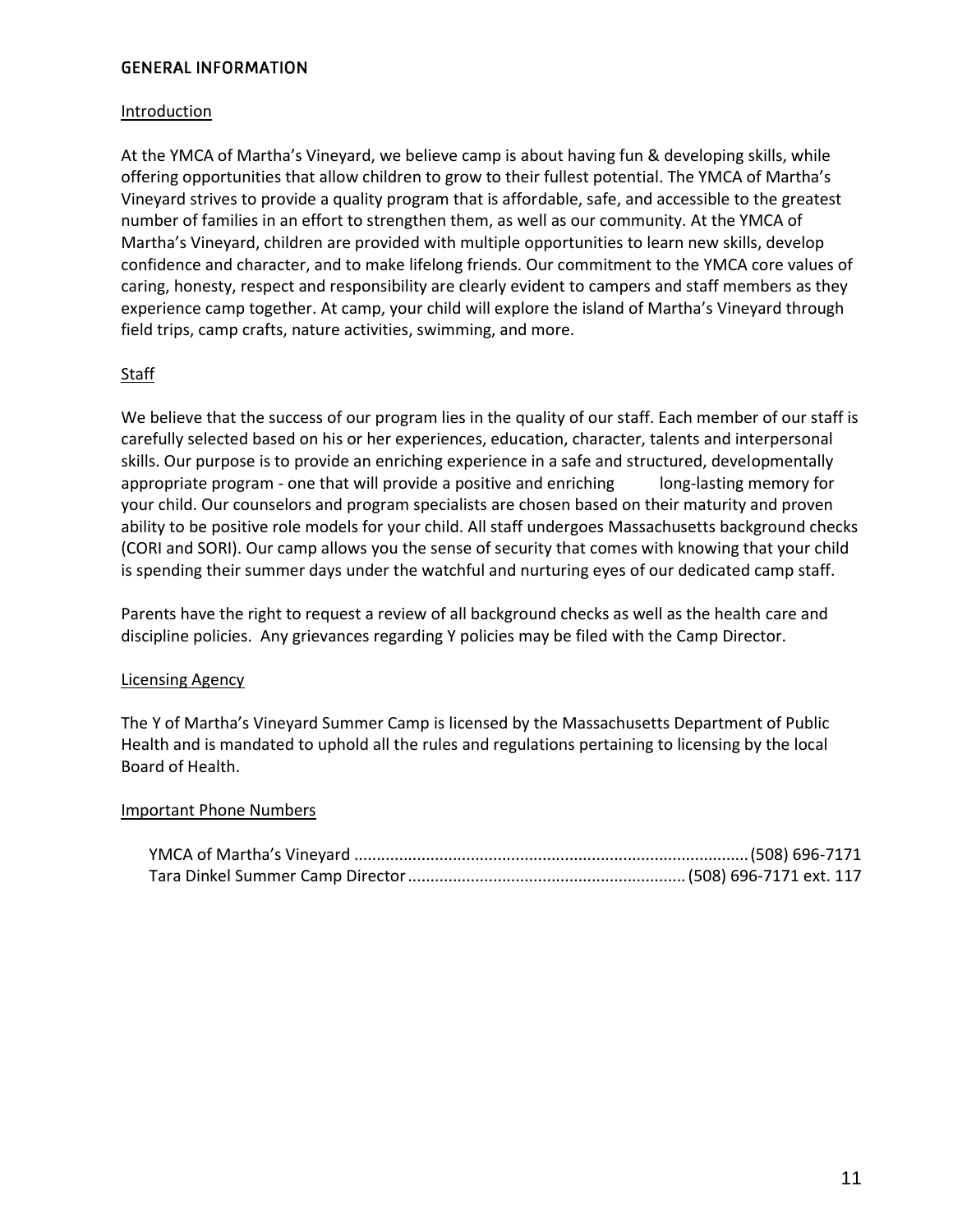#### <span id="page-11-0"></span>**GETTING STARTED**

#### <span id="page-11-1"></span>Age Requirements

Our camp offers co-educational programs open to children of all abilities, from K – 6th grades. Campers will be placed in groups according to the grade they will be entering in the fall.

#### <span id="page-11-2"></span>Confidentiality of Records

All information contained in your child's records is privileged and confidential and cannot be released without your written consent. Parents shall, upon request, have access to their child's records and have the right to amend the record. The Y of Martha's Vineyard Summer Camp Program shall provide, within 2 business days, and will not charge any fee for copies of any information contained in the child's record. Authorized representatives from Massachusetts Department of Public Health have the right and responsibility to review all records upon request.

#### <span id="page-11-3"></span>Supervision of Children

The program will be supervised by the Program Director and Assistant Director. During program hours, children are under the direct supervision of the program staff. Campers will be placed in co-ed groups according to the school grade they will be entering in the fall. Groups will adhere to the ratios set forth by the licensing agency. For more information on required staff ratios, please contact the camp director.

#### <span id="page-11-4"></span>**FINANCIAL POLICIES**

#### <span id="page-11-5"></span>Camp Rates, Payment Options & Plans

The member rate applies to children covered by a family membership. In order to receive the member discounted rate for camp, the camper's membership must be valid and in good standing at the time of registration and for the duration of the camp weeks(s). We accept cash/money order, check, or credit card (MasterCard, Visa, and Discover). An automatic credit card or checking account payment plan is available. Please contact us for appropriate paperwork regarding this payment option.

#### <span id="page-11-6"></span>Financial Assistance

If economic or other family circumstances prevent your child from participating in our camp, please fill out a Financial Assistance application and return it to the Member Service Desk; see Membership Coordinator Lindsay Webster with questions 508-696-7171, ext 111. All requests are confidential. The Y of Martha's Vineyard welcomes all recipients of state vouchers and subsidy programs. Financial assistance is made possible through donations raised through the Y's annual fundraising campaign.

#### <span id="page-11-7"></span>Payments and Records

The balance of payment (full tuition less the deposit) is due 2 weeks prior to the start of your child's camp week(s). If you have any questions or concerns about your account history of payments, please contact the Member Service Desk. It is important that all receipts are saved to help verify payments.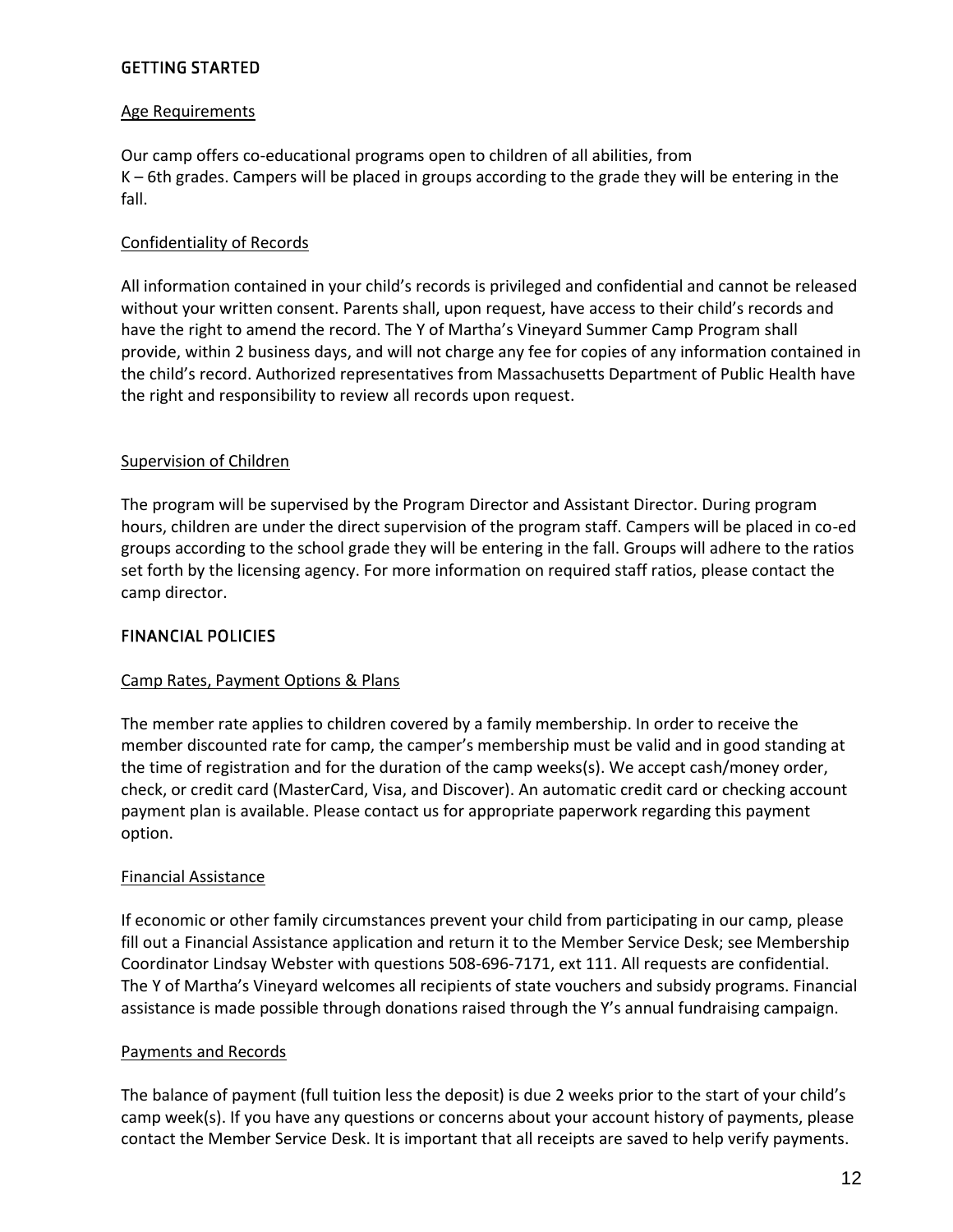A year-end summary may be obtained upon request.

#### <span id="page-12-0"></span>Termination for Non-Payment

Non-payment or consistently late payment of fees is sufficient cause for termination from the Y program. The child may return to the program after all balances have been paid in full, provided that there is space available in the program. If service is terminated for non-payment, the Y will pursue collection for the full amount due. A family with an outstanding balance may not be permitted to register or participate in any other Y programs until the amount due is paid in full.

#### <span id="page-12-1"></span>Refunds and Withdrawal from Program

A written 2 week notice is required if you wish to withdraw your child from camp. Tuition, less the \$15 registration fee and \$25 deposit per week, will be refunded if notice is received two weeks prior to your child's camp session. No credits will be issued if less than 2 weeks' notice is provided before the start of camp. Refunds after the start of the camp week are made only if the child has an illness or injury requiring doctor's care and a note from the physician stating that he/she can't participate in camp activities.

#### <span id="page-12-2"></span>Enrollment Changes

Any changes in enrollment (i.e. withdrawing from the program) must be given in writing two weeks in advance of the start of the program week desired or currently enrolled, whichever comes first. Please note that if proper notice is not given, you are responsible for your original billing agreement.

#### <span id="page-12-3"></span>ATTENDANCE AND TRANSPORTATION POLICIES

#### <span id="page-12-4"></span>Late Pick-Up Penalties and Procedures

Our program day ends promptly at 4:00 p.m. A \$5.00 per minute fee will be incurred if a child is not picked up by 4:00pm. The fee will be automatically charged to your billing method on file. All late pick-ups are logged. It is your obligation to call the YMCA and notify us of any emergency situations. If we do not receive a call by 4:25 p.m., and no person on the contact list can be reached, we will contact the Department of Children and Families (DCF) and file a report.

#### <span id="page-12-5"></span>Transportation & Traffic Control Policy

Parents/guardians are responsible for all transportation to and from camp. Transportation for any camp activities occurring off-site will be provided by the Y of Martha's Vineyard Summer Program via the Martha's Vineyard Regional Public School System.

Upon entering the Y parking lot, parents should follow signs to the right side of the building to the designated drop-off location. Please refer to the Y Summer Camp Policies & Procedures for procedures regarding enrolled children who do not arrive at camp and children who do arrive but are not enrolled.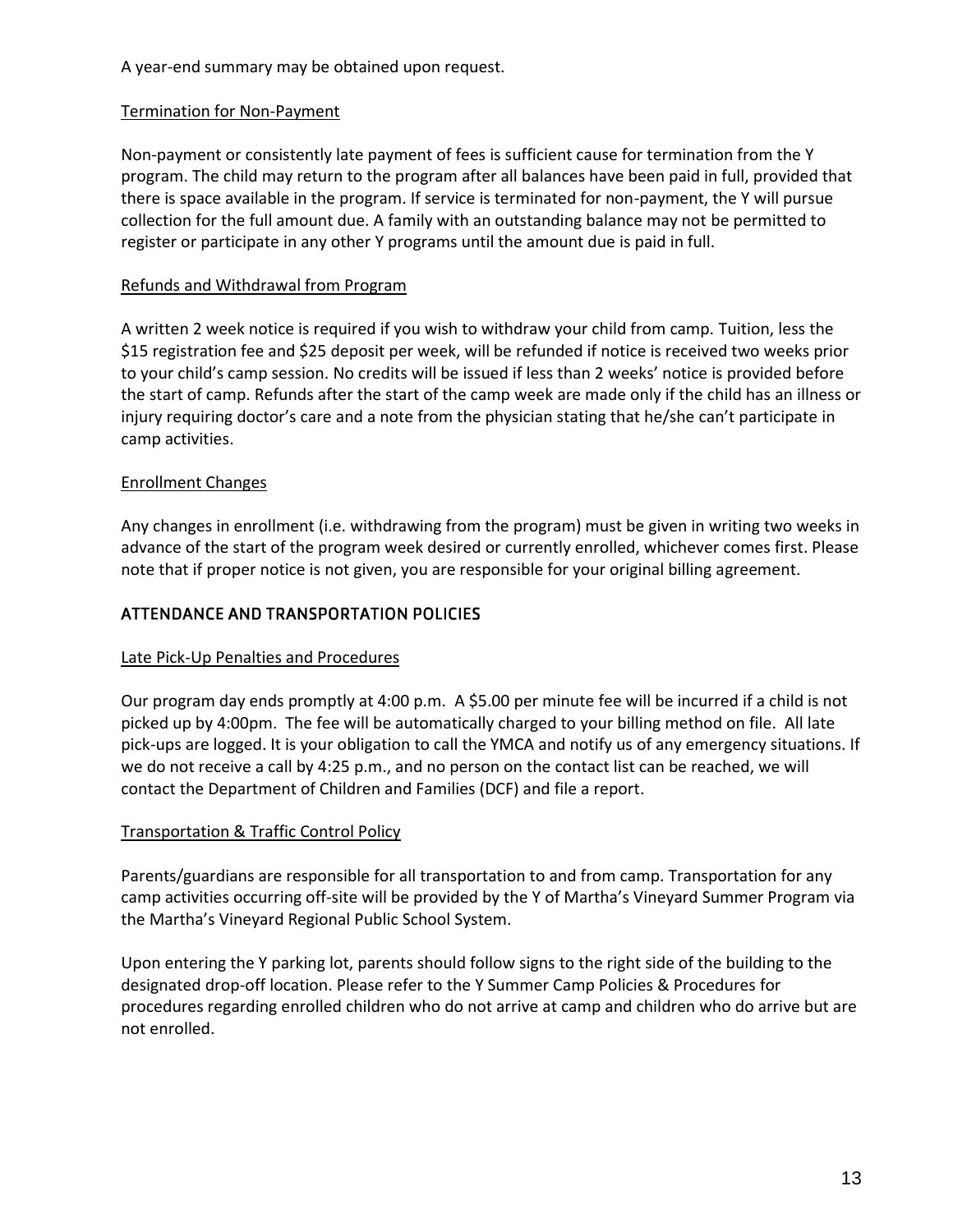#### <span id="page-13-0"></span>**Absences**

Please inform us as soon as possible if your child is going to be absent from the program. If your child is ill and will not be attending camp that day, please call the Member Service Desk at the Y at 508- 696-7171, ext 0 before the camp starts at 9:00 a.m. Continued failure to call in when your child is absent will result in a suspension or termination from the program. There is no tuition credit for any days when your child does not attend the program; however exceptions will be considered on a case by case basis.

#### <span id="page-13-1"></span>**NON-DISCRIMINATION POLICY**

#### <span id="page-13-2"></span>Non-Discrimination Policy /Equal Opportunity

It is the policy of the Y of Martha's Vineyard to comply with all existing statues regarding equal opportunity and non-discrimination. We hire new employees and admit children and families to our programs of any race, religion, cultural heritage, political beliefs, national origin, marital status, sexual orientation or gender identity. Our programs ensure that policies and procedures promote the recognition of the individual and diverse developmental needs of each child. The Y of Martha's Vineyard Summer Camp Program is designed to be inclusive of all children, including those with identified disabilities according to the 1990 Americans with Disabilities Act, Individuals Disabilities Education Act (2004) and Section 504 of the Rehabilitation Act of 1973. Please feel free to contact the Camp Director if you have questions or concerns regarding your child's participation in camp activities.

#### <span id="page-13-3"></span>**HEALTH AND SAFETY**

#### <span id="page-13-4"></span>Illness

We recognize the problems of parents who have a sick child and who must go to work. Yet it is our main concern that all children are safe and healthy. Parents must arrange for alternate care for the days when their child cannot attend due to illness. Parents are contacted if their child is in need of a doctor's attention, is contagious, or is in need of prolonged individual attention from a staff member due to illness.

Please do not bring your child to Camp if in the last 24 hours he/she has had a fever, experienced vomiting, or any possibly contagious conditions. To ensure the comfort of your child and the health of the other children in the center, you will be expected to make other arrangements for his/her care if your child has experienced any of the following symptoms within the previous 24-hour period:

- 1. A fever of 100°F or higher. Children with a temperature reading over 99°F will be sent home and may not return to the program until they have been fever-free for a full 24 hour period.
- 2. Stomach viruses. A child who is vomiting will be sent home and should remain home until the vomiting has stopped and the child can keep food and liquid down for a 24 hour period.
- 3. A contagious condition of any kind, including, but not limited to: strep throat, flu, respiratory infection, conjunctivitis, infectious rash, hepatitis, lice, chicken pox, measles, mumps, scabies, etc. That child will be sent home and will not be allowed back into the program until all symptoms have been cleared by a medical professional.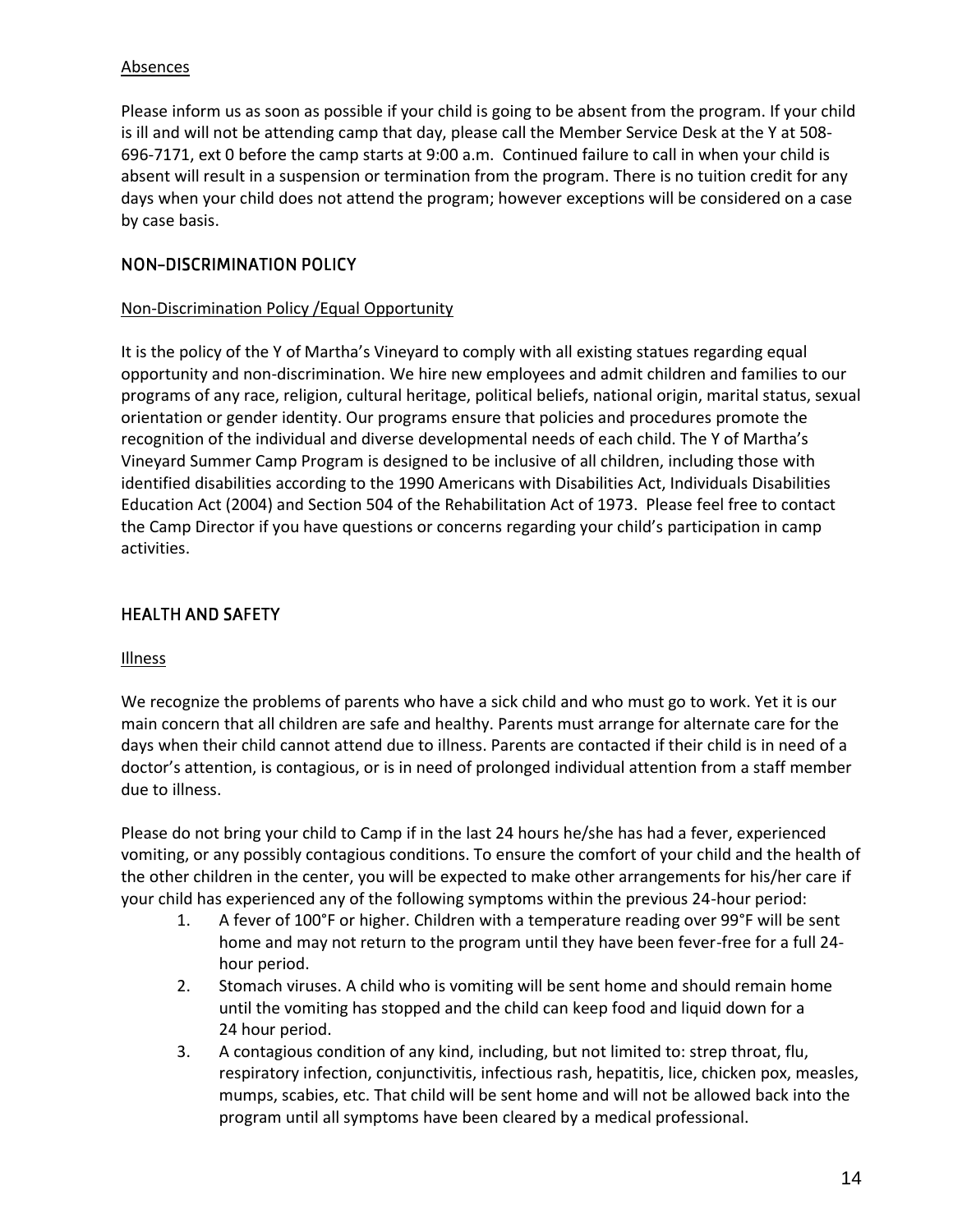#### <span id="page-14-0"></span>Plan for the Care of Mildly Ill Children

In the event a child feels mildly ill, the Camp Director will find a quiet place for the child to rest. The child will be offered water, food, and appropriate rest and play materials. If the child needs to be in a separate room, the staff member caring for that child will at least meet the minimum counselor qualifications and will be trained in the general practices and procedures for the care and comforting of ill children, the recognition and documentation of symptoms of illness, and taking the children's temperature.

#### <span id="page-14-1"></span>Plan for administration of medication

Should a parent desire that the Y give their child medicine (prescription or over the counter) the following guidelines apply:

- 1. In order to give the child any medication, prescription or non-prescription, the parent must give written authorization and consent by signing a release form and medication tracking form**.** This form will include the parent signature, date, time to be given, name of medication, as well as other specific instructions as to the administration of the medications.
- 2. All prescribed medication for campers shall be kept in original containers bearing the pharmacy label, which shows the date of filling, the pharmacy name and address, the filling pharmacist's initials, the serial number of the prescription, the name of the patient, the name of the prescribing practitioner, the name of the prescribed medication, directions for use and cautionary statements, if any, contained in such prescription or required by law, and if tablets or capsules, the number in the container.
- 3. All over the counter medications for campers shall be kept in the original containers containing the original label, which shall include the directions for use.
- 4. Medication can be administered by the parent to the child when dropped off at or picked up from the facility.
- 5. Medication shall only be administered by the health supervisor or by a licensed health care professional authorized to administer prescription medications. If the health supervisor is not a licensed health care professional authorized to administer prescription medications, the administration of medications shall be under the professional oversight of the health care consultant. The health care consultant shall acknowledge in writing a list of all medications administered at the camp. Medication prescribed for campers brought from home shall only be administered if it is from the original container, and there is written permission from the parent/guardian.

**PLEASE NOTE:** All prescription and non-prescription medications require a note from the physician with instructions concerning the dosage and times to administer. \*\**This note is valid for specified time only, as expressed by physician, which cannot exceed one year and will be kept on file.* 

The instructions on the medicine bottle will be considered the proper instructions unless accompanied by a doctor's note. If any staff member has questions or concerns, the medication may not be given. Any instructions for over the counter medication may not exceed the suggested dosage on the package unless accompanied by a doctor's note.

An authorized staff member must handle all medications, except inhalers. All medications shall be administered by an authorized staff member; upon written authorization of a parent and the physician, the child may be permitted to administer his/her own medication under the supervision of an authorized staff member. *Medications are not to be left in backpacks or kept on the child's person.*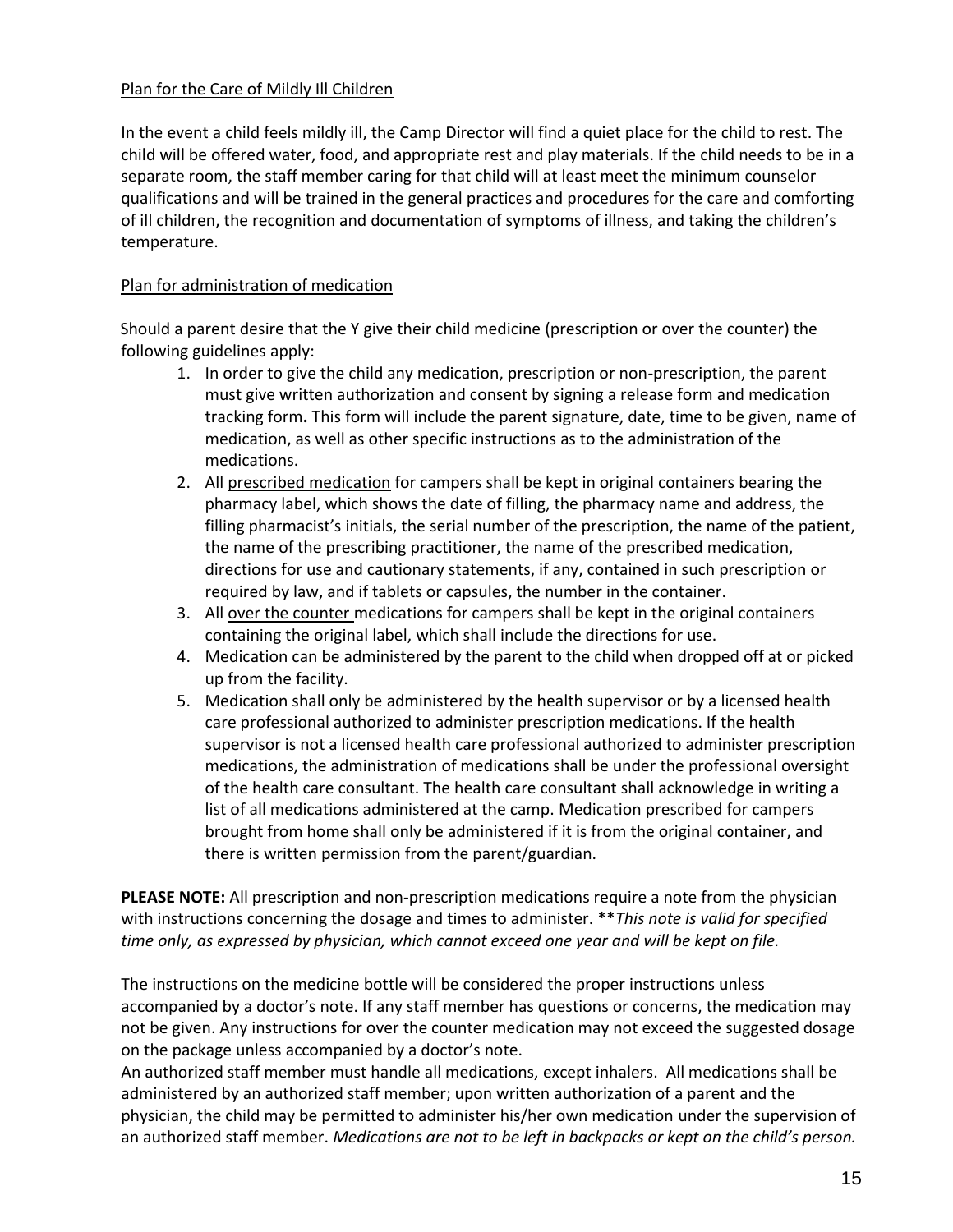This includes over the counter medications of any kind. The authorized staff member will note on the medication tracking form the amount of medicine given to the child as well as the time administered.

Important instructions for inhaler usage: With written parental consent and authorization of the physician, children who have asthma will be permitted to carry their own inhalers and use them as needed without the direct supervision of a staff member. All staff will be alerted to the status of children within the programs care who have asthma and carry their own inhalers and use them as needed.

#### <span id="page-15-0"></span>Plan for returning or destroying unused medication

When no longer needed, medications shall be returned to a parent or guardian whenever possible. If the medication cannot be returned, it shall be destroyed as follows:

- 1. Destruction of prescription medication shall be accomplished by the health care consultant, witnessed by a second person and recorded in a log maintained by the camp for this purpose. Said log shall include the name of the camper, the name of the medication, the quantity of the medication destroyed, and the date and method of destruction.
- 2. The health care consultant and the witness shall sign each entry in the medication destruction log.
- 3. The medication log shall be maintained for at least three years following the date of the last entry.

#### <span id="page-15-1"></span>Allergy Procedure

Any allergies listed on a child's record must be discussed between the Camp Director and the parents so that the medical condition is understood. In the case of a food or chemical allergy, documentation must be provided and placed in the child's folder. This documentation, signed by the parents and Camp Director, must include how the allergy is to be handled and whether it is a medical procedure or an avoidance factor.

The Camp Director will then discuss the allergy and the medical or avoidance procedures with the other staff members so that everyone at the site is familiar with the allergy and what to do in case of a reaction.

The child's allergy should be clearly marked on the outside of his/her folder. A copy of the documentation for medical or avoidance procedures for each child should be taped to the inside of the cabinet door where the first aid kit is stored.

#### <span id="page-15-2"></span>Allergies & Emergency Medical Information

Any allergies to foods, chemicals, or other materials should be listed in the "Allergies" section of the Y of Martha's Vineyard Summer Camp Program medical form. All staff will be informed of children's allergies and instructed to avoid these products. The medical form should also be completed by your child's health care provider and/or service provider to ensure that the program is aware of any issues or concerns related to the child's participation in the program.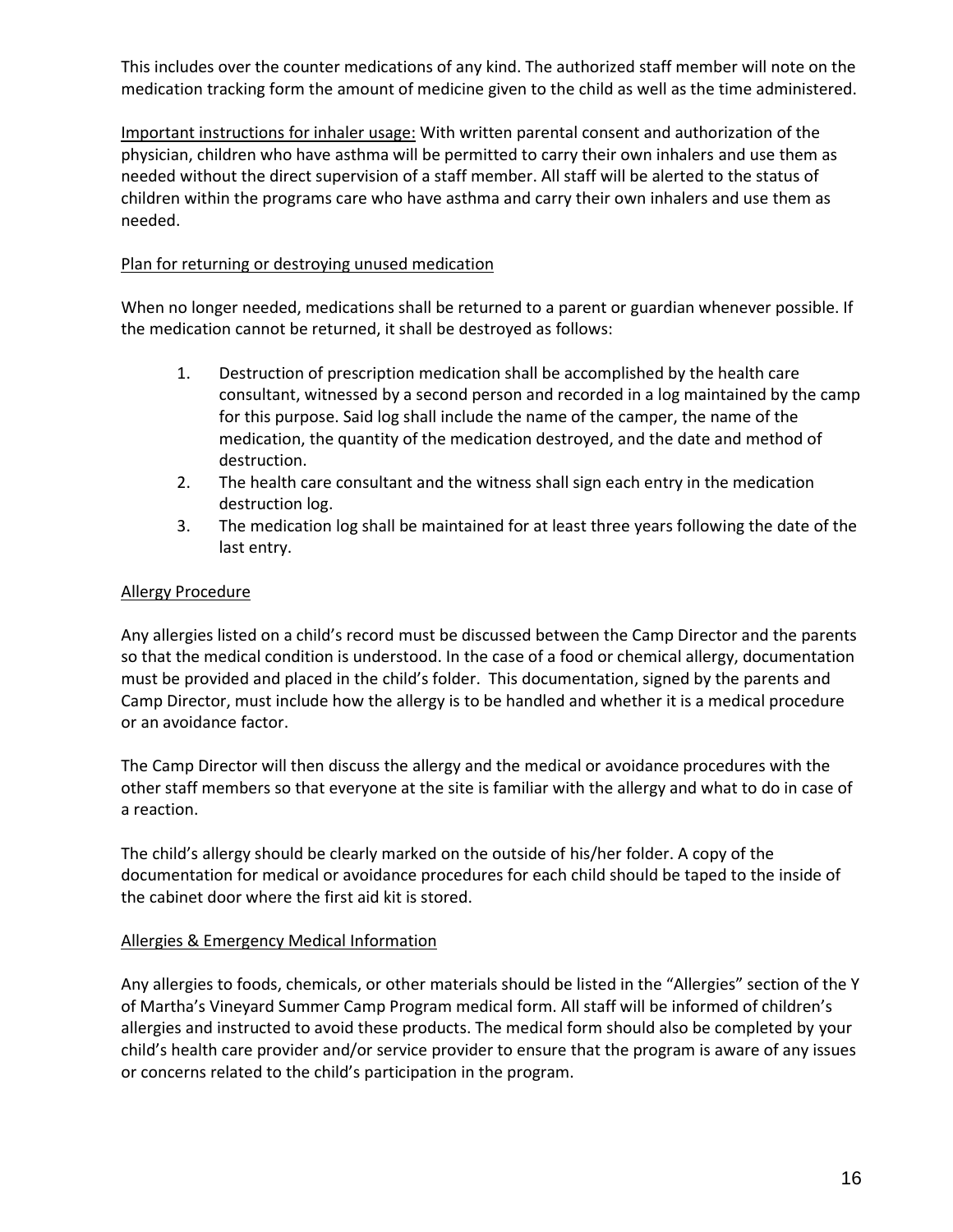#### <span id="page-16-0"></span>Procedures for Administering First Aid

- 1. Every camp group has a complete first aid kit available at all times.
- 2. When necessary, one YMCA staff will administer first aid, while other staff will care for the rest of children.
- 3. A staff member will call for back-up if necessary.
- 4. When applicable, staff will wear gloves to prevent the spread of possible infectious disease.

#### <span id="page-16-1"></span>Procedure for Documentation of First Aid and Informing Parents when First Aid is Administered

- 1. Any administration of First Aid will be logged in the Medical log book, including date, time, name of camper, camper complaint, and aid administered.
- 2. An incident report will be completed to document the cause of injury.
- 3. Parents will be notified of the administration of First Aid.

#### <span id="page-16-2"></span>Procedures for Providing Emergency Health Care

In the event of an emergency where emergency health care needs to be provided, the following steps will be taken:

- 1. A staff member will call for help. If contacting 911, make sure that the person relays the following information:
	- a. Your name and the child's name
	- b. Nature of the emergency
	- c. Telephone number and address where you are presently
	- d. The exact location of the injured person at site
	- e. Relay exactly where you will meet emergency service personnel and what you are wearing
	- f. Do NOT hang up the phone until all of the above information has been relayed and you have confirmation that help is on the way
- 2. Administer first aid immediately.
- 3. Have someone contact parent/caregiver with all necessary information. If parent cannot be reached, the Camp Director will keep attempting to contact parent and other emergency contact persons.
- 4. Transport child via ambulance to Martha's Vineyard Hospital with a YMCA staff member in attendance.
- 5. Give all necessary forms to the staff member to bring to the hospital.
- 6. If the parent cannot be contacted, then the Camp Director will contact other listed emergency contact persons.

In preparation for an emergency where emergency health care needs to be provided while off-site, the camp staff will take the following action:

- 1. Staff members will bring all camper files and emergency contact numbers when the program is off-site at any time.
- 2. Parents are aware that their children will be off-site, and permission has been granted for this.
- 3. YMCA staff has cell phones and/or access to a phone while off-site.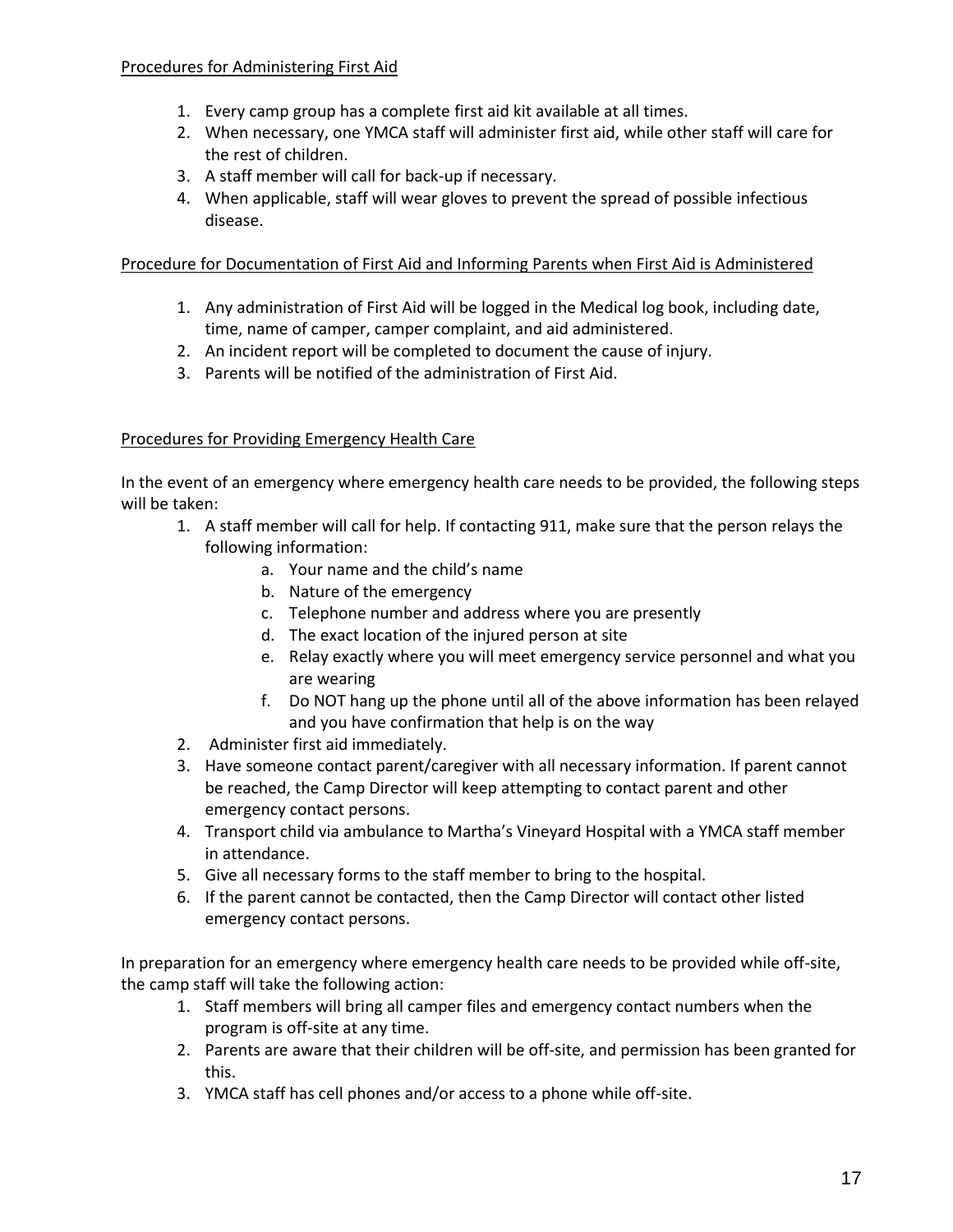#### <span id="page-17-0"></span>Current Emergency Contact Information

The YMCA of Martha's Vineyard Summer Camp Program must be notified of any changes in address, workplace or home telephone numbers. It is important that parents list someone other than themselves. This person must be someone who lives in the area and can be contacted in case of medical emergency. It is the parent's responsibility to keep all information up to date.

#### <span id="page-17-1"></span>Protection from the Sun

The Y encourages all campers to reduce exposure to ultraviolet exposure from the sun. Such means shall include, but need not be limited to, the use of wide-brim hats, long sleeve shirts, long pants, and screens with a solar protection factor of 15 or greater and lip balm. If the child does not have his/her own sunscreen, a screen with a solar protection factor of 15 or greater will be provided. If a child needs assistance applying sunscreen, the counselor will first ask the child if he/she may have permission to apply the screen. With the child's permission, the counselor will apply the screen to the child's face, neck, arms and other exposed areas of the body.

Campers are not considered to have increased risk of Meningococcal Disease, but the Department of Public Health requires us to give you the attached information. Meningococcal Disease and Camp Attendees:

<span id="page-17-3"></span><span id="page-17-2"></span>Commonly Asked Questions

What is meningococcal disease?

Meningococcal disease is caused by infection with bacteria called Neisseria meningitides. These bacteria can infect the tissue (the "meninges") that surrounds the brain and spinal cord and cause meningitis, or they may infect the blood or other organs of the body. In the US, about 1,000-3,000 people get meningococcal disease each year and 10-15% die despite receiving antibiotic treatment. Of those who survive, about 11-19% may lose limbs, become deaf, have problems with their nervous system, become mentally retarded, or have seizures or strokes.

How is meningococcal disease spread?

These bacteria are passed from person-to-person through saliva (spit). You must be in close contact with an infected person's saliva in order for the bacteria to spread. Close contact includes activities such as kissing, sharing water bottles, sharing eating/drinking utensils or sharing cigarettes with someone who is infected; or being within 3-6 feet of someone who is infected and is coughing and sneezing.

Who is at most risk for getting meningococcal disease?

People who travel to certain parts of the world where the disease is very common, microbiologists, people with HIV infection and those exposed to meningococcal disease during an outbreak are at risk for meningococcal disease. Children and adults with damaged or removed spleens or terminal complement component deficiency (an inherited immune disorder) are at risk. People who live in certain settings such as college freshmen living in dormitories and military recruits are at greater risk of disease.

Are camp attendees at increased risk for meningococcal disease?

Children attending day or residential camps are not considered to be at an increased risk for meningococcal disease because of their participation.

Is there a vaccine against meningococcal disease?

There are currently 2 types of vaccines available in the US that protect against 4 of the most common of the 13 serogroups (subgroups) of N. meningitides that cause serious disease. Meningococcal polysaccharide vaccine is approved for use in those 2 years of age and older.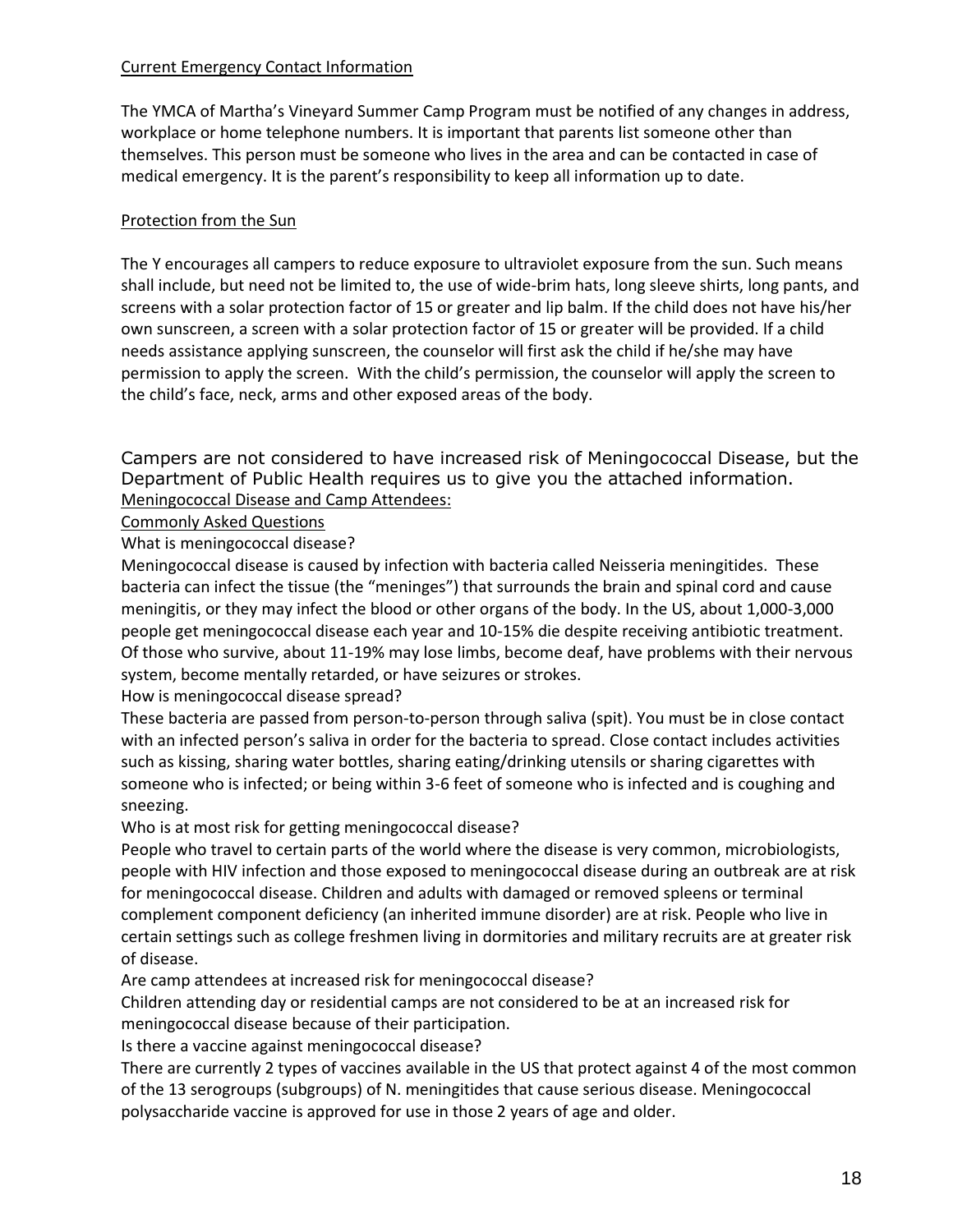There are 2 licensed meningococcal conjugate vaccines. Menactra® is approved for use in those 9 months –55 years of age. Menveo® is proved for use in those 2 to 55 years of age. Meningococcal vaccines are thought to provide protection for approximately 5 years.

Should my child receive meningococcal vaccine?

Meningococcal vaccine is not recommended for attendance at camps. However, this vaccine is recommended for certain age groups; contact your child's health care provider. In addition, parents of children who are at higher risk of infection, because of certain medical conditions or other circumstances, should discuss vaccination with their child's healthcare provider.

How can I protect my child from getting meningococcal disease?

The best protection against meningococcal disease and many other infectious diseases is thorough and frequent handwashing, respiratory hygiene and cough etiquette. Individuals should:

-Wash their hands often, especially after using the toilet and before eating or preparing food (hands should be washed with soap and water or an alcohol-based hand gel or rub may be used if hands are not visibly dirty);

-Cover their nose and mouth with a tissue when coughing or sneezing and discard the tissue in a trashcan; or if they don't have a tissue, cough or sneeze into their upper sleeve.

-not share food, drinks or eating utensils with other people, especially if they are ill.

You can obtain more information about meningococcal disease or vaccination from your healthcare provider, your local Board of Health (listed in the phone book under government), or the Massachusetts Department of Public Health Division of Epidemiology and Immunization at (617) 983-6800 or toll-free at (888) 658-2850 or on the MDPH website at www.mass.gov/dph

#### <span id="page-18-0"></span>**DAILY ROUTINES**

#### <span id="page-18-1"></span>Daily Communication

Your child will be spending many hours each week in our care. We hope you will keep us informed on a daily basis regarding the small, but important changes that can affect your child's ongoing success in our program. We encourage you to consult with the camp counselors or director whenever any concerns arise regarding your child's program and progress. We value your input and believe parents and families are the most significant role models in a child's life. Our goal is to develop an ongoing bond with your family!

#### <span id="page-18-2"></span>Picking Up Your Child

All children must be signed in and out by a parent or authorized person on a daily basis. Maintaining accurate daily attendance is imperative to ensuring the safety of the campers and will be recorded each day by the camp staff. Please keep in mind that the staff must continue to monitor the other children in the program. For extended discussions, you can arrange an appointment. If you are going to be late, it is your responsibility to contact your emergency contact person to pick up your child before the program closes. Please call the Camp Director if a different person not listed on the Pickup Authorization list will be picking up your child, and tell that person to be sure to have a picture ID available.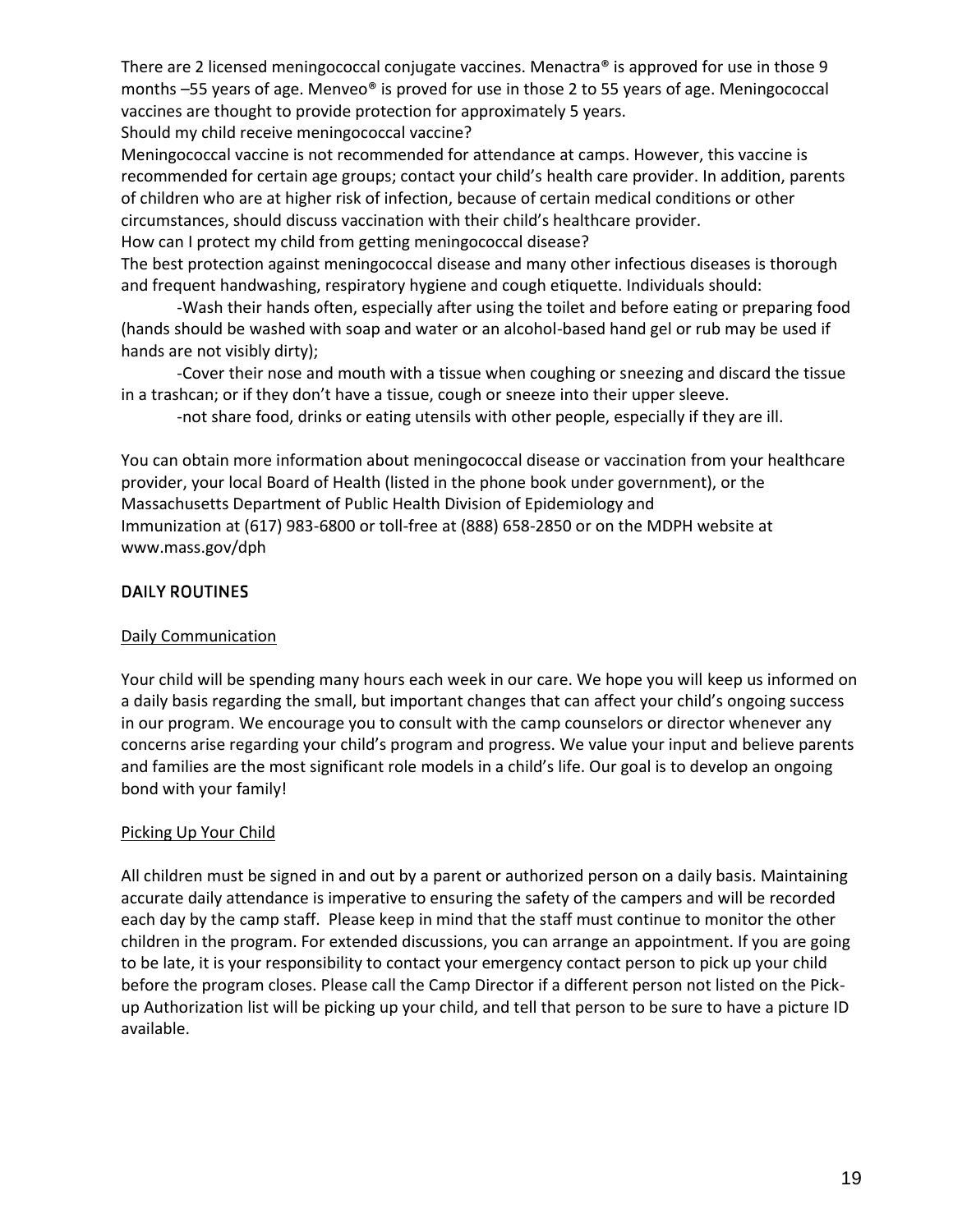#### <span id="page-19-0"></span>Release of Children

Children will only be released to the parent or individuals authorized by the parent and whose identity can be verified by an identification card bearing his/her photograph.

To ensure the security of the children, staff will follow the following pick-up procedures:

- Verify the individual is currently listed on the Pick-up Authorization List.
- The staff will check a photo ID to be sure that it matches the name listed. Positive identification is required, please be sure to carry your ID every day since substitute staff may not recognize you.
- Please note that the staff reserves the right to refuse the release of any child they feel may be at risk.

#### <span id="page-19-1"></span>Field Trips

All parents will be informed ahead of time of all field trips. Permission for these trips is granted by the signing of the attached Parent/Guardian Consent Form. Although not common, if there is a cost for the field trip, payment is due before your child can attend the trip.

#### <span id="page-19-2"></span>Food for Children

You must provide a lunch and a snack for your child each day of camp. Please consider packing extra food for your child for a mid-morning and mid-day snack. Please provide a refillable water bottle or canteen for your child so that he/she can replenish their water during the day. Occasionally a light snack may be provided but should not be viewed as a supplement to their daily intake of food.

#### <span id="page-19-3"></span>Toys/Items from Home

Please refrain from having your child bring in toys or items from home. The YMCA of Martha's Vineyard is not responsible for any lost or stolen items. At camp, children are encouraged to participate in outdoor and team-building activities. Any electronic devices including Gameboys, IPods, MP3 Players and cell phones are not allowed. If a child brings such an item to camp, they will be asked to store it with their personal belongings until they are picked up at the end of the day.

#### <span id="page-19-4"></span>General Daily Schedule

The Y of Martha's Vineyard Summer Program encompasses a variety of activities including: swimming, sports & fitness, creative arts, science & nature, outdoor & environmental education, and organized games.

#### <span id="page-19-5"></span>Issues of Concern/Grievance

Issues, problems and questions relating to the Y of Martha's Vineyard Summer Program should always be discussed with the camp staff. If you feel that an issue cannot be resolved with the staff, you may contact Tara Dinkel, Camp Director at 508 696-7171, ext 115. Please note all staff work closely together to ensure open communication with the families we serve.

Fees and/or billing questions may be addressed with the Member Service Desk at 508-696-7171, ext 0.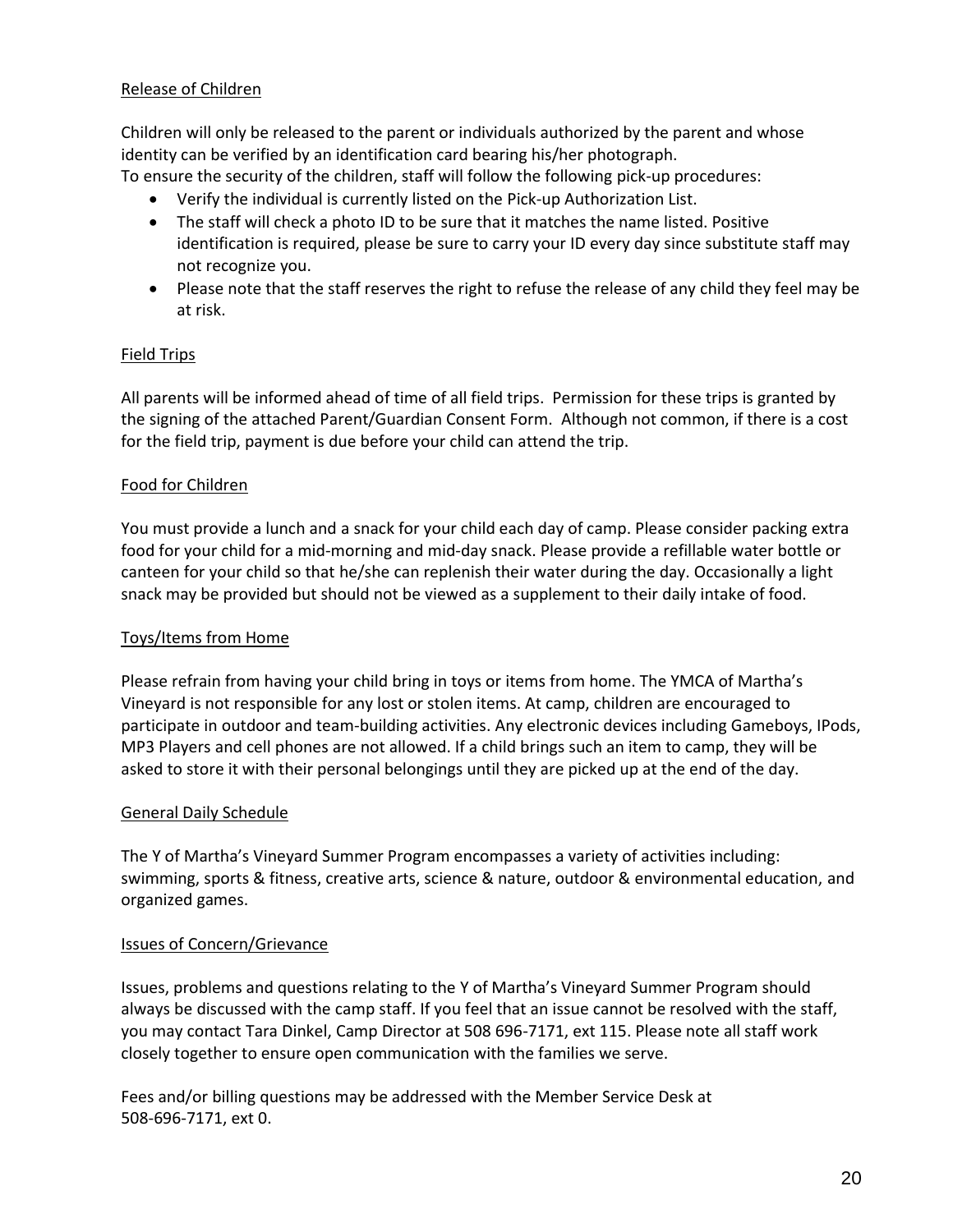#### <span id="page-20-0"></span>Child Guidance Policy

The Y of Martha's Vineyard believes that all children should experience success. We strive for a setting which provides children with opportunities to explore their environment within consistent, age-appropriate limits. We ensure that policies and procedures regarding child guidance promote the recognition of the individual and diverse developmental needs of each child.

Our policies and procedures for behavior management of children are directed to the goal of maximizing the growth and development of the children and for protecting the group and individuals within it. Our guidelines are used in a consistent, reasonable, and developmentally appropriate way, based on an understanding of the individual needs and stages of development of each child. By using the following behavior management guidelines, we strive to minimize inappropriate behavior while creating a positive and nurturing environment for all of the children in our care. Please review the guidelines with your camper. The copy of the guidelines written below is for you to keep. An additional copy of the guidelines are attached to the end of the packet please sign and return the attached page.

#### <span id="page-20-1"></span>YMCA ENRICHMENT PHILOSOPHY

We believe in the value of human diversity and the fair treatment of all people. It must be our number one goal to provide the kind of environment and the kind of influences that encourage all children to become creative, independent, responsible, fully functioning, self-directed adults who can make decisions for themselves. Secondly, as adults we must strive to continue learning and growing in our relationships with others so that we may nurture a peaceful environment and surround the children with understanding, warmth, and giving.

Our values and beliefs about children are deeply rooted in the history of the Y.

**We believe** All children have the right to feel good about themselves, and it is the responsibility of all teachers to nurture the child's self-esteem

**We believe** That all our educational and guidance decisions for children must be based on our knowledge of child development.

**We believe** Each person is a unique individual and has his/her own needs. Each person has a right to meet this need in their own way and in their own time. However, one of the responsibilities of having rights is recognizing and respecting the rights of others.

**We believe** Everyone is entitled to feeling, "good and bad," as well as the trial-and-error process that goes with feelings. It is important for people to understand these rather than deny them.

**We believe** In appreciating and supporting the close ties between the child and family and that children are best understood in the context of their family, culture, and society.

**We believe** Creativity, self-expression, and curiosity are expressions of individuality and should be encouraged to develop in all people.

**We believe** In helping children and adults achieve their full potential in the contexts of relationships that are based on trust, respect, and positive regard.

**We believe** Each child and family are due the respect for personal privacy demanded by professional ethics.

#### <span id="page-20-2"></span>PARENT INFORMATION, RIGHTS AND RESPONSIBILITIES

We encourage you to consult with the program staff whenever any concerns arise regarding your child. This will give you and the staff an opportunity to discuss your child's program and progress. The